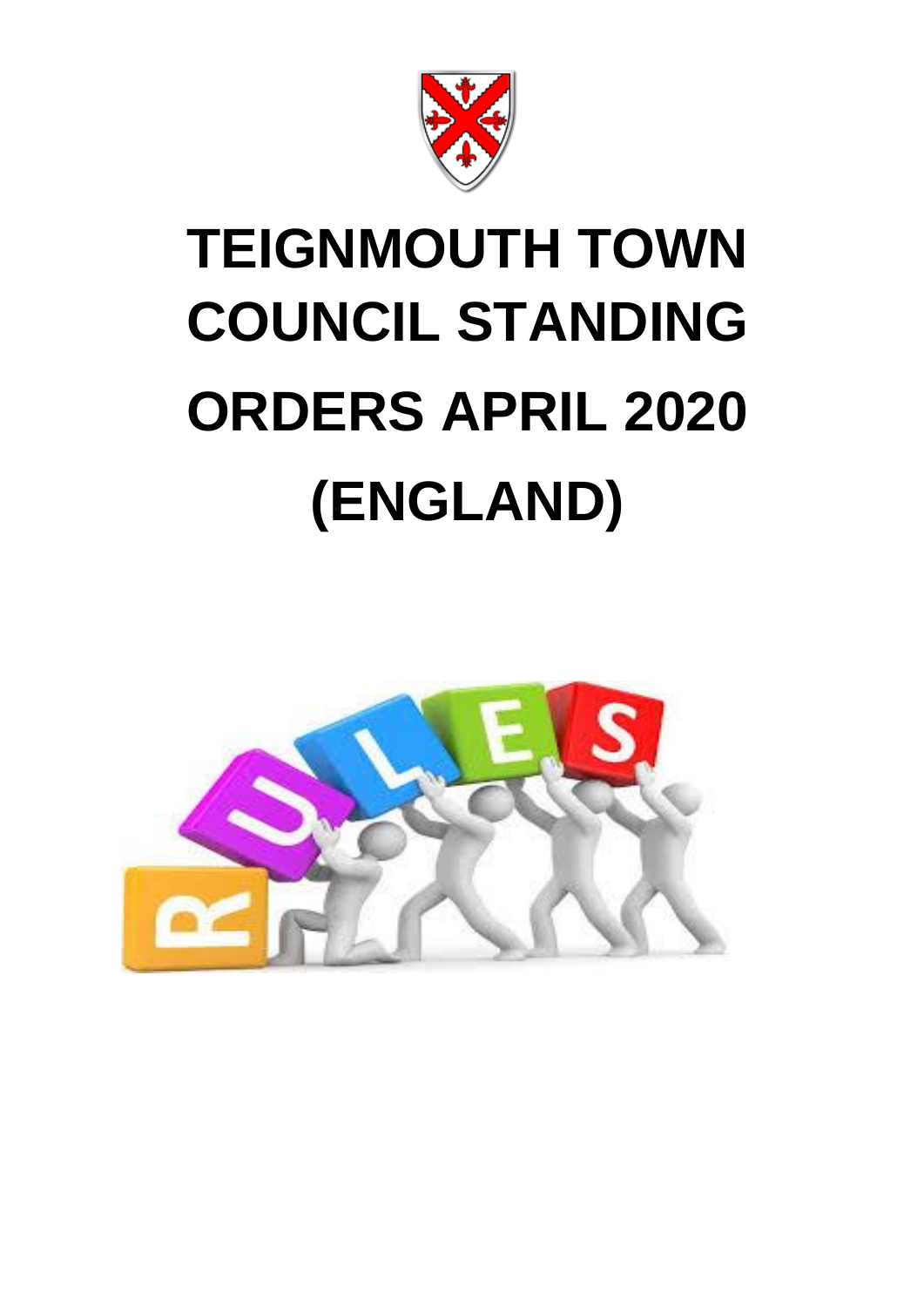## **1 INTRODUCTION**

Our standing orders are the written rules of the Town Council. They are used to confirm our internal organisational, administrative and procedural matters for our meetings.

The Standing Orders as being presented are as revised by NALC 2018. Any reference to the male gender is to read as including the female gender unless otherwise indicated.

Standing orders that are in '**bold type'** are statutory requirements.

## **2 HOW TO USE MODEL STANDING ORDERS**

Local councils operate within a wide statutory framework. NALC model standing orders incorporate and reference many statutory requirements to which councils are subject. It is not possible for the model standing orders to contain or reference all the statutory or legal requirements which apply to local councils. For example, it is not practical for model standing orders to document all obligations under data protection legislation. The statutory requirements to which a council is subject apply whether or not they are incorporated in a council's standing orders.

The model standing orders do not include model financial regulations. Financial regulations are standing orders to regulate and control the financial affairs and accounting procedures of a local council. The financial regulations, as opposed to the standing orders of a council, include most of the requirements relevant to the council's Responsible Financial Officer. Model financial regulations are available to councils in membership of NALC.

## **3 DRAFTING NOTES**

Model standing orders that are in bold type contain legal and statutory requirements. It is recommended that councils adopt them without changing them or their meaning. Model standing orders not in bold are designed to help councils operate effectively but they do not contain statutory requirements so they may be adopted as drafted or amended to suit a council's needs. It is NALC's view that all model standing orders will generally be suitable for councils.

For convenience, the word "councillor" is used in model standing orders and, unless the context suggests otherwise, includes a non-councillor with or without voting rights.

Items denoted by a purple dot ● are still applicable for remote meeting. The hightlighted section in **yellow** are ammendments from the Local Authorities and Police and Crime Panels (Coronavirus) (Flexibility of Local Authority and Police and Crime Panel Meetings) (England and Wales) Regulations 2020

From this moment on the The Local Authorities and Police and Crime Panels (Coronavirus) (Flexibility of Local Authority and Police and Crime Panel Meetings)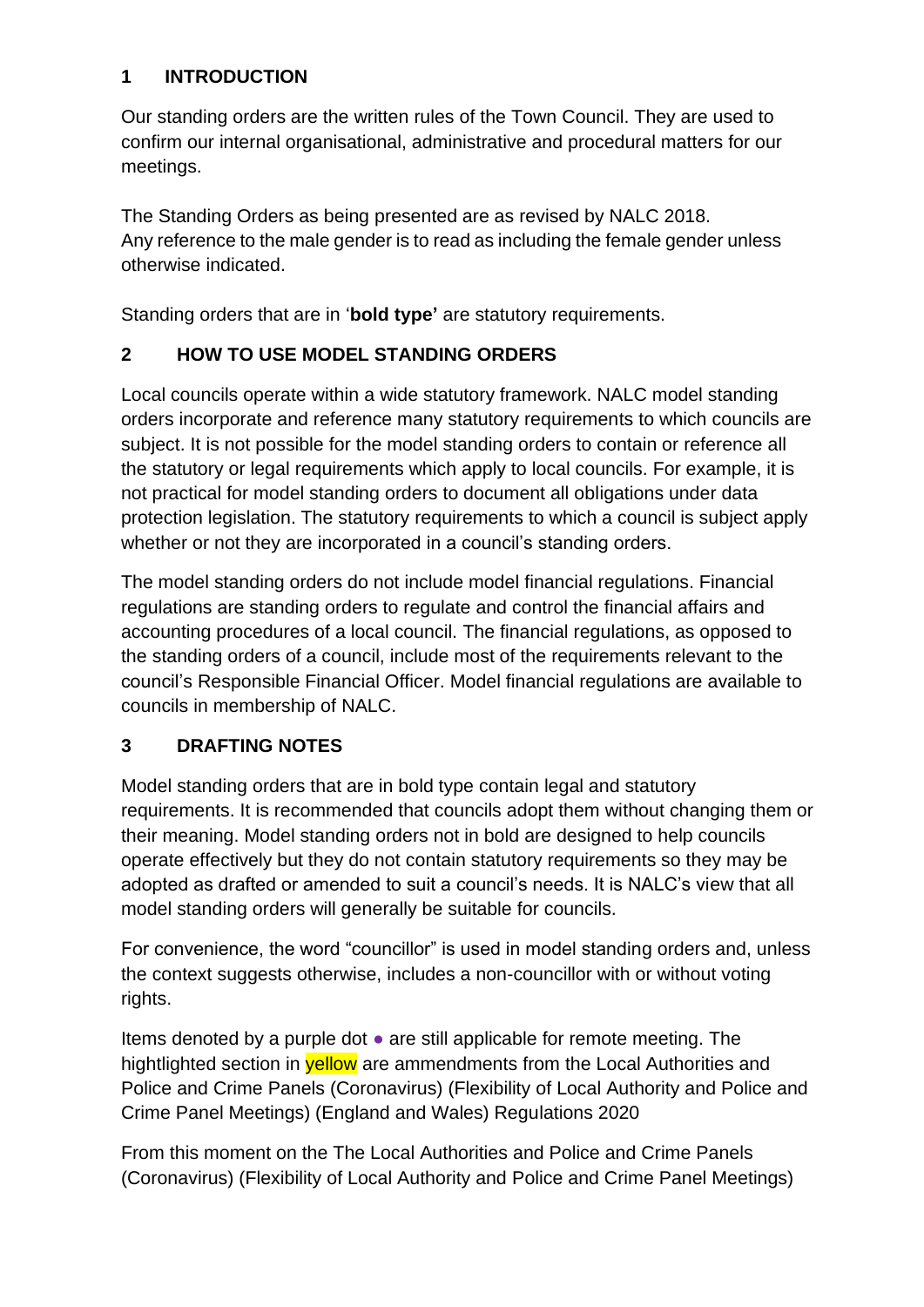(England and Wales) Regulations 2020 shall be referred to as LAPCP Regulations 2020

#### 1. • RULES OF DEBATE AT MEETINGS

- a Motions on the agenda shall be considered in the order that they appear unless the order is changed at the discretion of the chairman of the meeting.
- b A motion (including an amendment) shall not be progressed unless it has been moved and seconded.
- c A motion on the agenda that is not moved by its proposer may be treated by the chairman of the meeting as withdrawn.
- d If a motion (including an amendment) has been seconded, it may be withdrawn by the proposer only with the consent of the seconder and the meeting.
- e An amendment is a proposal to remove or add words to a motion. It shall not negate the motion.
- f If an amendment to the original motion is carried, the original motion (as amended) becomes the substantive motion upon which further amendment(s) may be moved.
- g An amendment shall not be considered unless early verbal notice of it is given at the meeting and, if requested by the chairman of the meeting, is expressed in writing to the chairman.
- h A councillor may move an amendment to his own motion if agreed by the meeting. If a motion has already been seconded, the amendment shall be with the consent of the seconder and the meeting.
- i If there is more than one amendment to an original or substantive motion, the amendments shall be moved in the order directed by the chairman of the meeting.
- j Subject to standing order 1(k), only one amendment shall be moved and debated at a time, the order of which shall be directed by the chairman of the meeting.
- k One or more amendments may be discussed together if the chairman of the meeting considers this expedient but each amendment shall be voted upon separately.
- l A councillor may not move more than one amendment to an original or substantive motion.
- m The mover of an amendment has no right of reply at the end of debate on it.
- n Where a series of amendments to an original motion are carried, the mover of the original motion shall have a right of reply either at the end of debate on the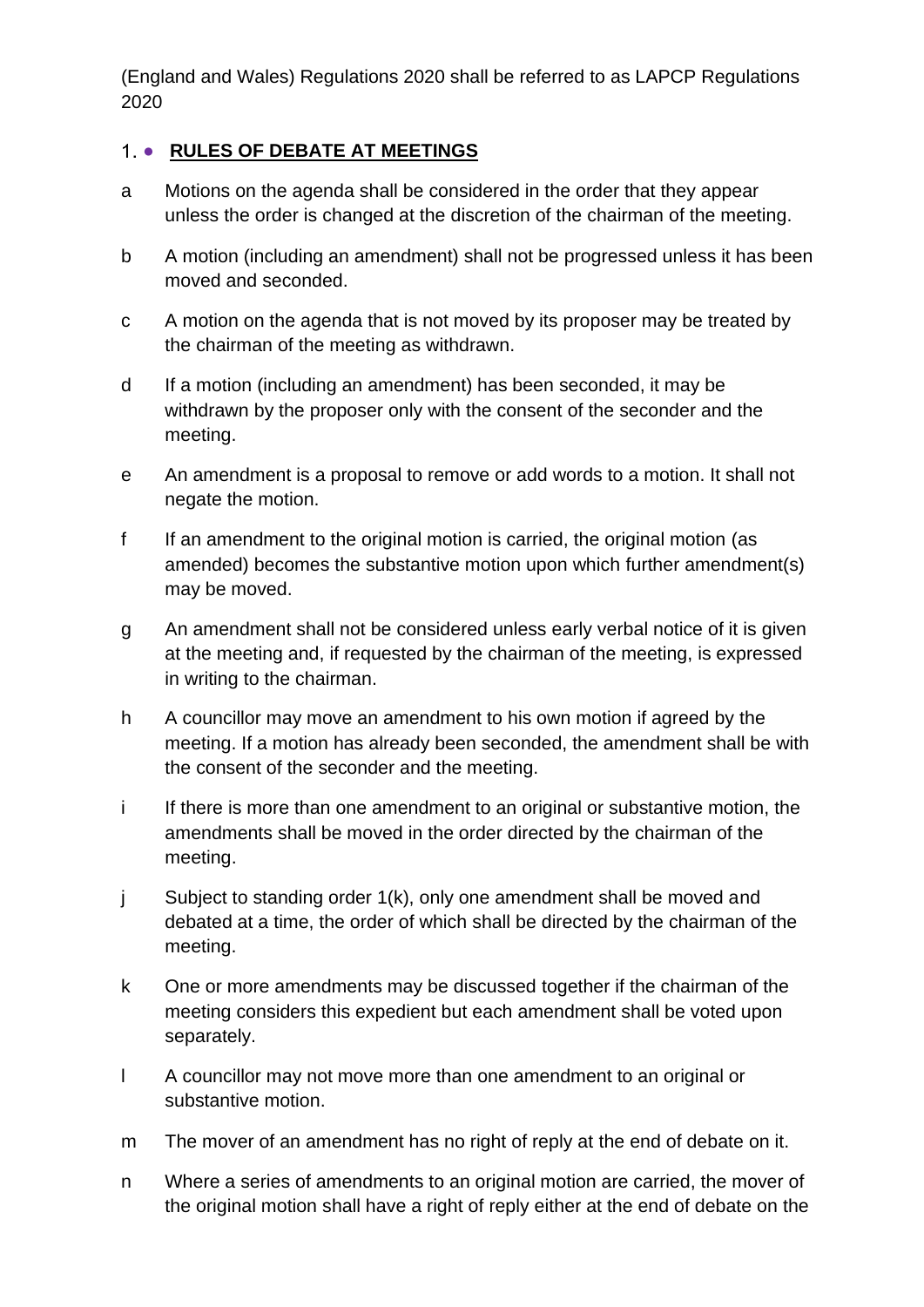first amendment or at the very end of debate on the final substantive motion immediately before it is put to the vote.

- o Unless permitted by the chairman of the meeting, a councillor may speak once in the debate on a motion except:
	- i. to speak on an amendment moved by another councillor;
	- ii. to move or speak on another amendment if the motion has been amended since he last spoke;
	- iii. to make a point of order;
	- iv. to give a personal explanation; or
	- v. to exercise a right of reply.
- p During the debate on a motion, a councillor may interrupt only on a point of order or a personal explanation and the councillor who was interrupted shall stop speaking. A councillor raising a point of order shall identify the standing order which he considers has been breached or specify the other irregularity in the proceedings of the meeting he is concerned by.
- q A point of order shall be decided by the chairman of the meeting and his decision shall be final.
- r When a motion is under debate, no other motion shall be moved except:
	- i. to amend the motion;
	- ii. to proceed to the next business;
	- iii. to adjourn the debate;
	- iv. to put the motion to a vote;
	- v. to ask a person to be no longer heard or to leave the meeting;
	- vi. to refer a motion to a committee or sub-committee for consideration;
	- vii. to exclude the public and press;
	- viii. to adjourn the meeting; or
	- ix. to suspend particular standing order(s) excepting those which reflect mandatory statutory or legal requirements.
- s Before an original or substantive motion is put to the vote, the chairman of the meeting shall be satisfied that the motion has been sufficiently debated and that the mover of the motion under debate has exercised or waived his right of reply.
- t Excluding motions moved under standing order 1(r), the contributions or speeches by a councillor shall relate only to the motion under discussion and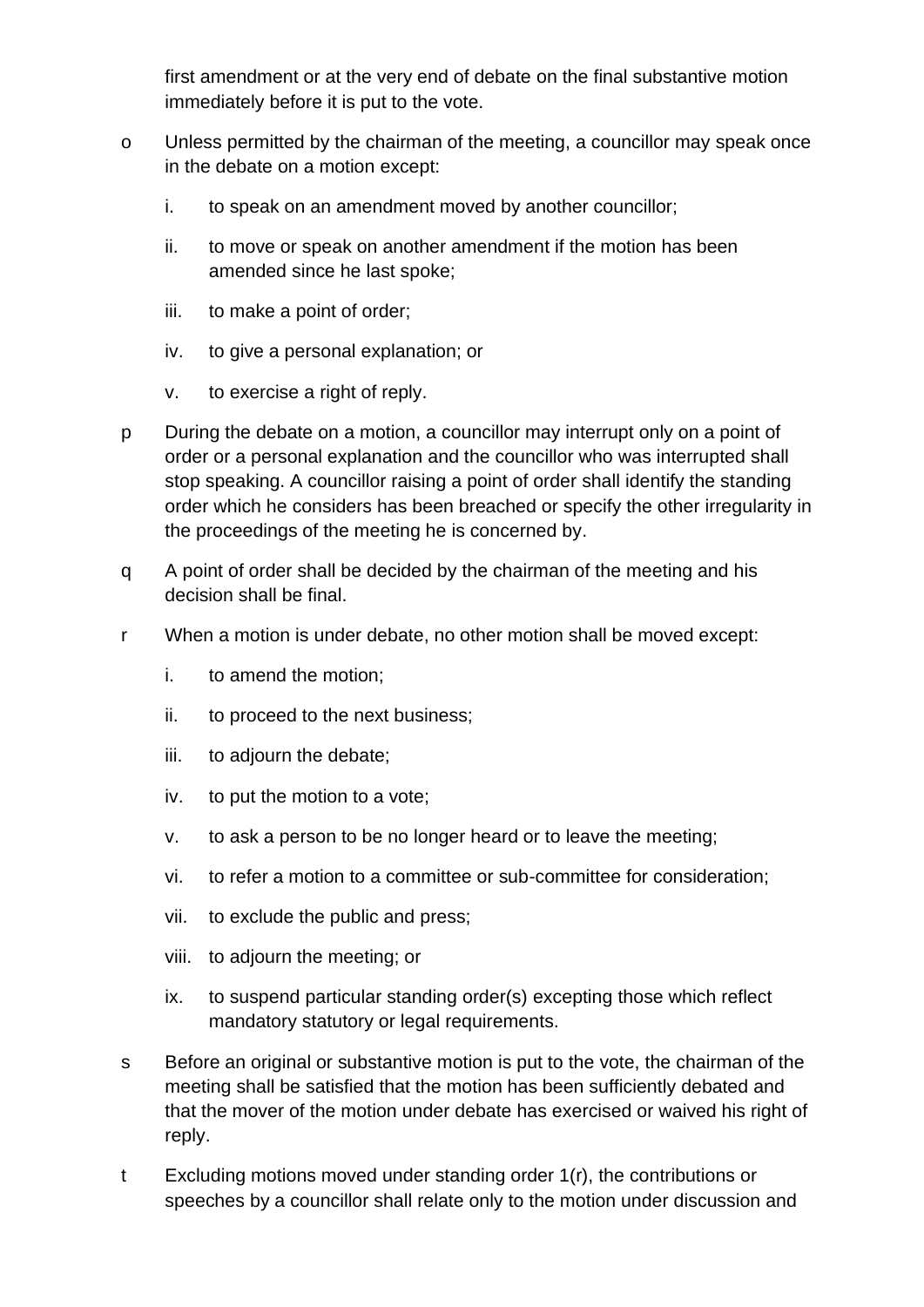shall not exceed ( ) minutes without the consent of the chairman of the meeting.

#### 2. **• DISORDERLY CONDUCT AT MEETINGS**

- a No person shall obstruct the transaction of business at a meeting or behave offensively or improperly. If this standing order is ignored, the chairman of the meeting shall request such person(s) to moderate or improve their conduct.
- b If person(s) disregard the request of the chairman of the meeting to moderate or improve their conduct, any councillor or the chairman of the meeting may move that the person be no longer heard or be excluded from the meeting. The motion, if seconded, shall be put to the vote without discussion.
- c If a resolution made under standing order 2(b) is ignored, the chairman of the meeting may take further reasonable steps to restore order or to progress the meeting. This may include temporarily suspending or closing the meeting.

#### $3<sub>1</sub>$ **MEETINGS GENERALLY**

| <b>Full Council meetings</b> | ● |
|------------------------------|---|
| Committee meetings           |   |
| Sub-committee meetings       |   |
| <b>Remote Meetings</b>       |   |

| $\bullet$ | a                       | <b>Meetings shall take place at a time and date as the Council shall</b>     |
|-----------|-------------------------|------------------------------------------------------------------------------|
|           |                         | determine LAPCP Regulations 2020 Part 2 Reg 4(a)                             |
|           |                         | <u>or</u>                                                                    |
|           |                         | In the interest of Council maintaining an open and transparent policy and in |
|           |                         | the spirit of cohesiveness the usual following guidelines may still be       |
|           |                         | followed: Standing orders 3e and f.                                          |
|           | n                       | Council may alter the frequency, move or cancel such meetings.               |
|           |                         | <b>LAPCP Regulations 2020 Part 2 Reg 4(a)</b>                                |
|           | $\overline{\mathbf{C}}$ | A meeting of a local authority is not limited to a meeting of persons        |
| $\bullet$ |                         | all of whom, or any of whom, are present in the same place and any           |
|           |                         | reference to a "place" where a meeting is held, or to be held, includes      |
|           |                         | reference to more than one place including electronic, digital or            |
|           |                         | virtual locations such as internet locations, web addresses or               |
|           |                         | conference call telephone numbers.                                           |
|           |                         | LAPCP Regulations 2020 Part 2 Reg 5 (1)                                      |
| $\bullet$ |                         |                                                                              |
|           | d                       | <b>Members (including members of the public) in remote attendance</b>        |
|           |                         | attends the meeting at any time if all of the conditions in subsection       |
|           |                         | are satisfied:                                                               |
|           |                         | to hear, and where practicable see, and be so heard and,<br>(a)              |
|           |                         | where practicable, be seen by, the other members in attendance,              |
|           |                         | (b)<br>to hear, and where practicable see, and be so heard and,              |
|           |                         | where practicable, be seen by, any members of the public entitled to         |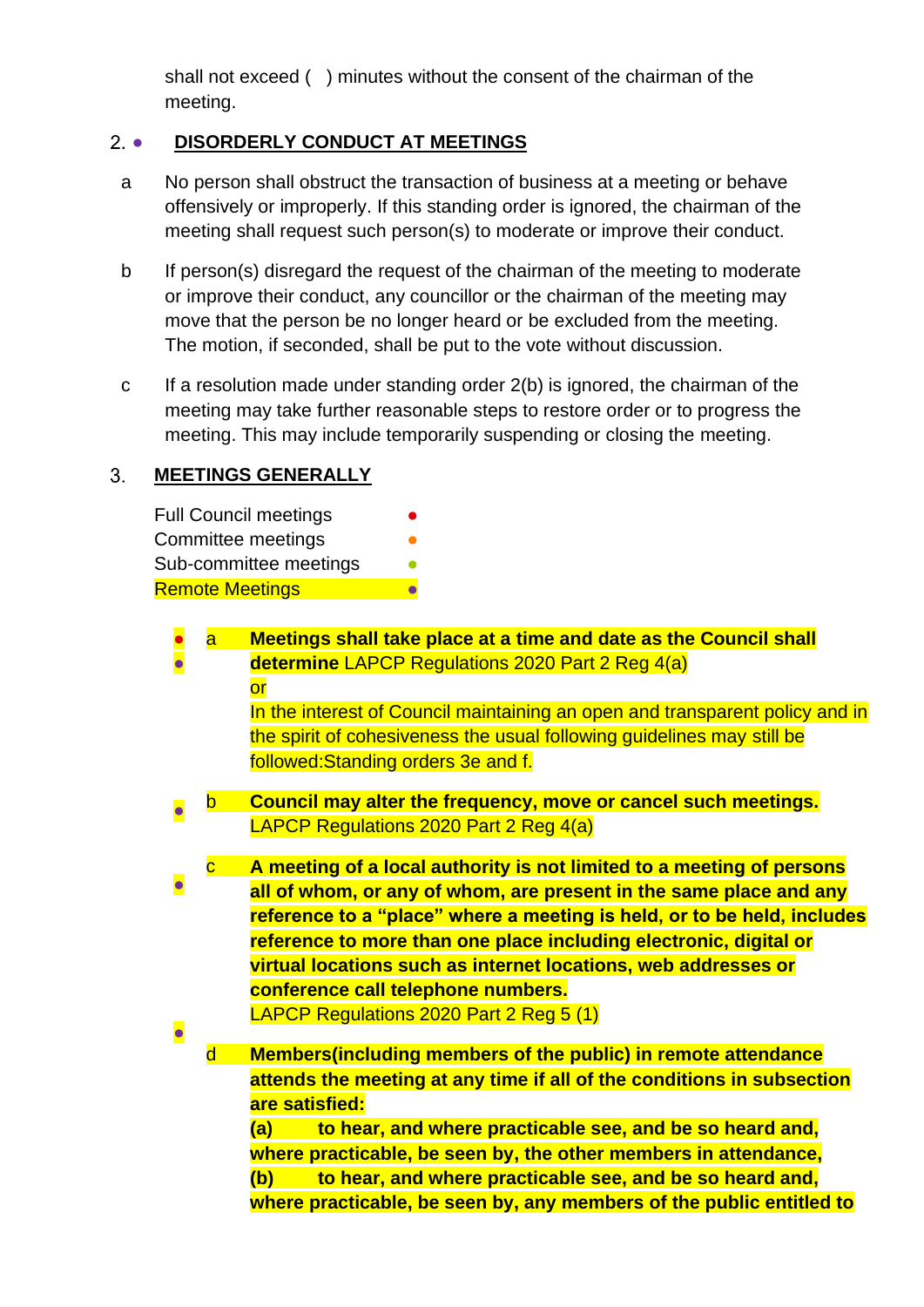**attend the meeting in order to exercise a right to speak at the meeting, and**

**(c) to be so heard and, where practicable, be seen by any other members of the public attending the meeting.** LAPCP Regulations 2020 Part 2 Reg 5 (2) (3) & (4**)**

- e **The minimum three clear days for notice of a meeting does not**
- **include the day on which notice was issued, the day of the meeting, a Sunday, a day of the Christmas break, a day of the Easter break or of a bank holiday or a day appointed for public thanksgiving or mourning.**
- f **The minimum three clear days' public notice for a meeting does not**
- **include the day on which the notice was issued or the day of the meeting unless the meeting is convened at shorter notice** OR [The minimum three clear days' public notice of a meeting does not include the day on which the notice was issued or the day of the meeting].
- g **Meetings shall be open to the public unless their presence is**
- **prejudicial to the public interest by reason of the confidential nature**
- 。<br>一 **of the business to be transacted or for other special reasons. The public's exclusion from part or all of a meeting shall be by a resolution which shall give reasons for the public's exclusion. Member and public access to documents and remote access of public**
- **and press to a local authority meeting to enable them to attend or participate in that meeting by electronic means, including by telephone conference, video conference, live webcasts, and live interactive streaming. Confidential business if needed to be transacted shall done be so via a seperate virtual meeting being arranged following the approval by Council of the transition into a Part II (confidential session) meeting.**
- **LAPCP Regulations 2020 Part 2 Reg 6(b) (c)**
	- h **A meeting being "open to the public" include access to the meeting through remote means including (but not limited to) video conferencing, live webcast, and live interactive streaming and where a meeting is accessible to the public through such remote means the meeting is open to the public whether or not members of the public are able to attend the meeting in person;**  LAPCP Regulations 2020 Part 2 Reg 13(a)

●

i **Being "present" at a meeting include access through remote means mentioned in paragraph (a) above."**

LAPCP Regulations 2020 Part 2 Reg 13(b)

● j Members of the public may make representations, answer questions and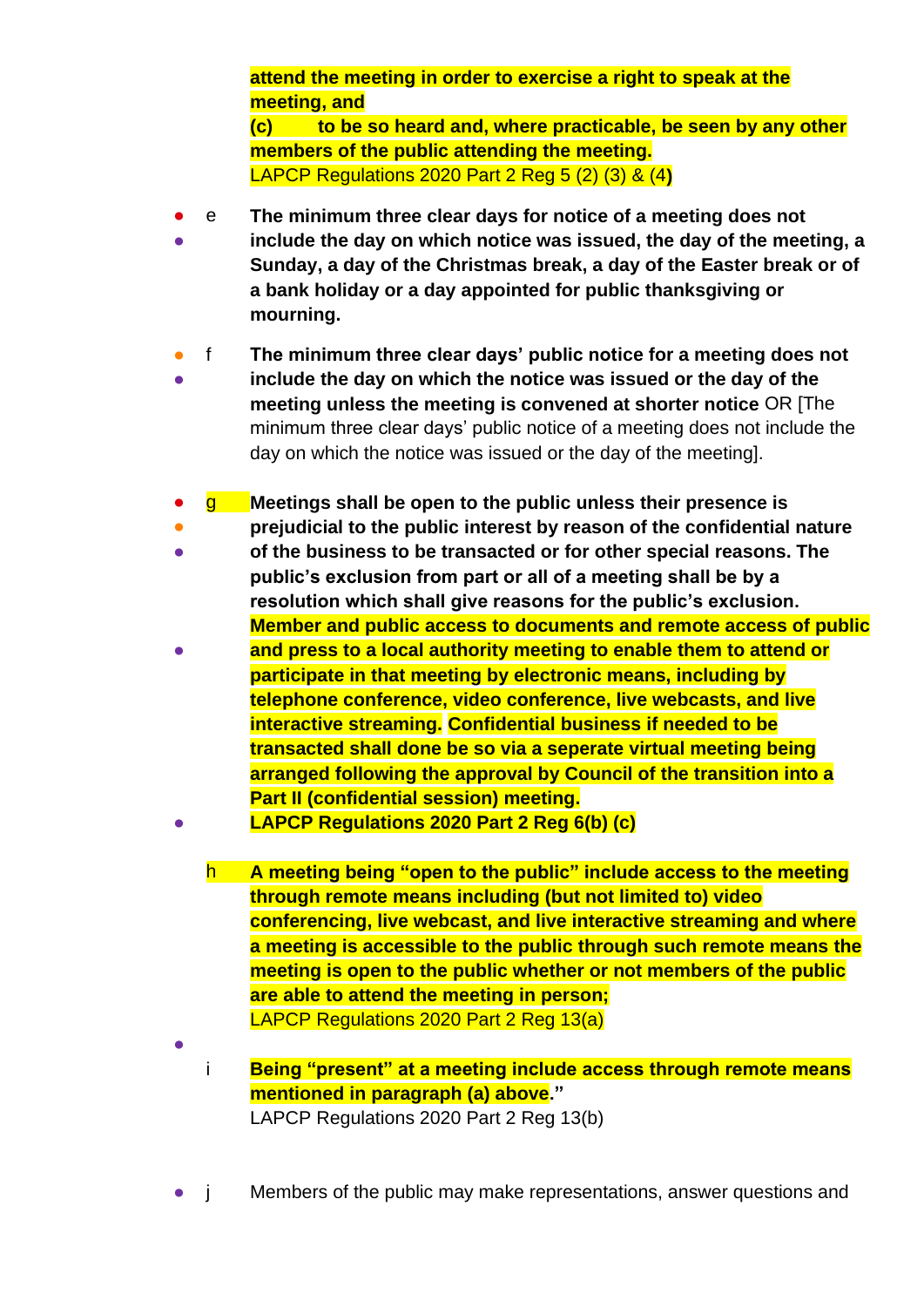give evidence at a meeting which they are entitled to attend in respect of the business on the agenda.

- k The period of time designated for public participation at a meeting in accordance with standing order 3(j) shall not exceed 15 minutes unless directed by the chairman of the meeting.
- $\blacksquare$  Subject to standing order 3(k), a member of the public shall not speak for more than 3 minutes.
- $m$  In accordance with standing order 3(j), a question shall not require a response at the meeting nor start a debate on the question. The chairman of the meeting may direct that a written or oral response be given.
- n A person shall raise his hand when requesting to speak and stand when speaking (except when a person has a disability or is likely to suffer discomfort)]. The chairman of the meeting may at any time permit a person to be seated when speaking.
- o A person who speaks at a meeting shall direct his comments to the chairman of the meeting.
- p Only one person is permitted to speak at a time. If more than one person wants to speak, the chairman of the meeting shall direct the order of speaking.
- q **Subject to standing order 3(s), a person who attends a meeting is**
- **permitted to report on the meeting whilst the meeting is open to the**
- **public. To "report" means to film, photograph, make an audio recording of meeting proceedings, use any other means for enabling persons not present to see or hear the meeting as it takes place or later or to report or to provide oral or written commentary about the meeting so that the report or commentary is available as the meeting takes place or later to persons not present.**
- r **A person present at a meeting may not provide an oral report or oral**
- **commentary about a meeting as it takes place without permission.**
- ●
- s **The press shall be provided with reasonable facilities for the taking of**
- **their report of all or part of a meeting at which they are entitled to be present.**
- t **Subject to standing orders which indicate otherwise, anything**
- **authorised or required to be done by, to or before the Chairman of the Council may in his absence be done by, to or before the Vice-Chairman of the Council (if there is one).**
- u **The Chairman of the Council, if present, shall preside at a meeting. If**
- **the Chairman is absent from a meeting, the Vice-Chairman of the**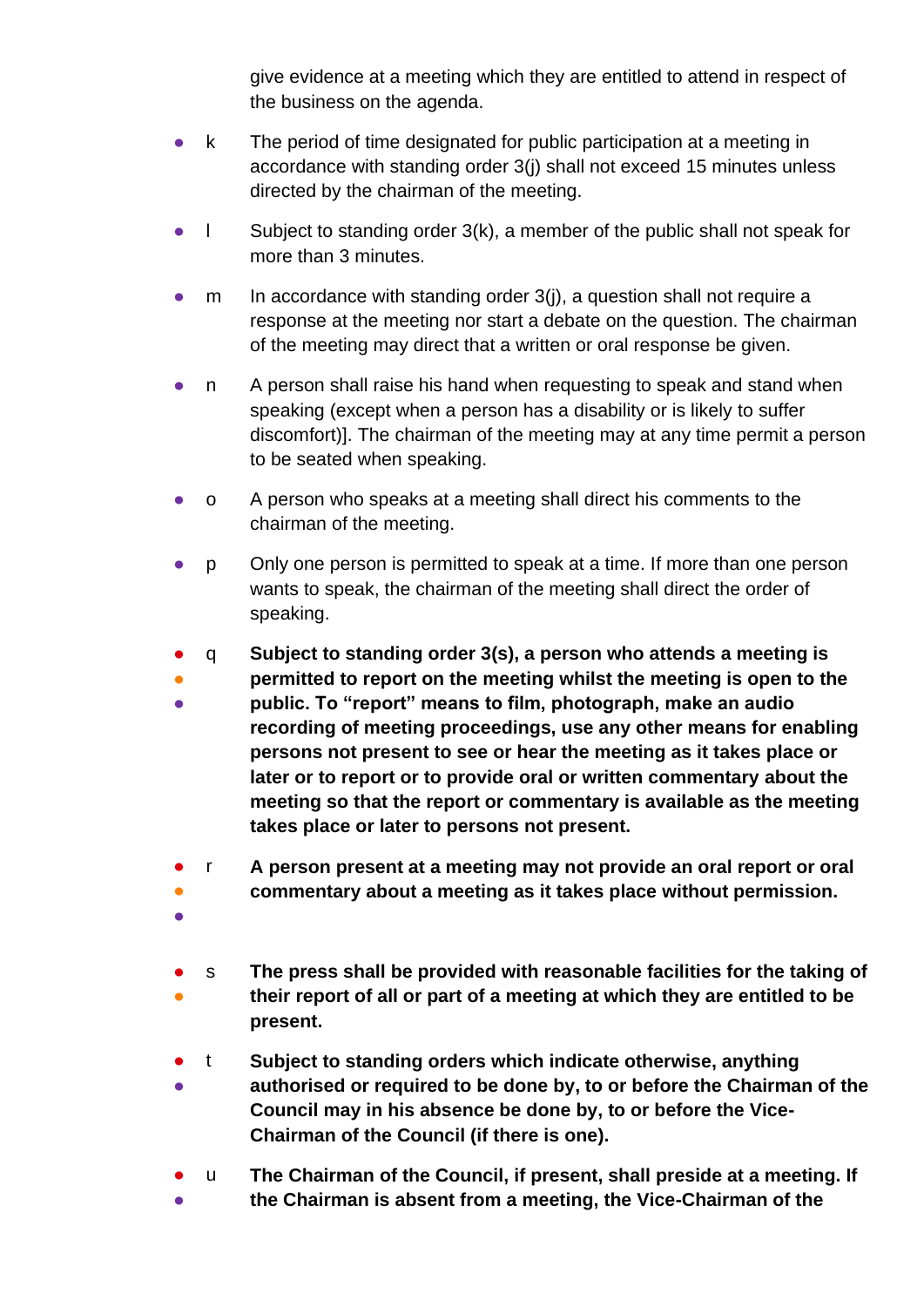**Council (if there is one) if present, shall preside. If both the Chairman and the Vice-Chairman are absent from a meeting, a councillor as chosen by the councillors present at the meeting shall preside at the meeting.**

- v **Subject to a meeting being quorate, all questions at a meeting shall**
- **be decided by a majority of the councillors and non-councillors with**
- $\bullet$ **voting rights present and voting.**
- ●
- w **The chairman of a meeting may give an original vote on any matter**
- **put to the vote, and in the case of an equality of votes may exercise**
- **his casting vote whether or not he gave an original vote.**
- ●

See standing orders 5(h) and (i) for the different rules that apply in the election of the Chairman of the Council at the annual meeting of the Council.

● ● x **Unless standing orders provide otherwise, voting on a question shall be by a show of hands.**

or,

Members to verbally announce their vote each in turn, or,

Pressing the 'reaction button – thumbs up to record their vote LAPCP Regulations 2020 Part 2 Reg 6(a)

**At the request of a councillor, the voting on any question shall be recorded so as to show whether each councillor present and voting gave his vote for or against that question.** Such a request shall be made before moving on to the next item of business on the agenda.

- y The minutes of a meeting shall include an accurate record of the following:
	- i. the time and **media used to conduct the** meeting;
	- ii. the names of councillors who are present and the names of councillors who are absent;
	- iii. interests that have been declared by councillors and non-councillors with voting rights;
	- iv. the grant of dispensations (if any) to councillors and non-councillors with voting rights;
	- v. whether a councillor or non-councillor with voting rights left the meeting when matters that they held interests in were being considered;
	- vi. if there was a public participation session; and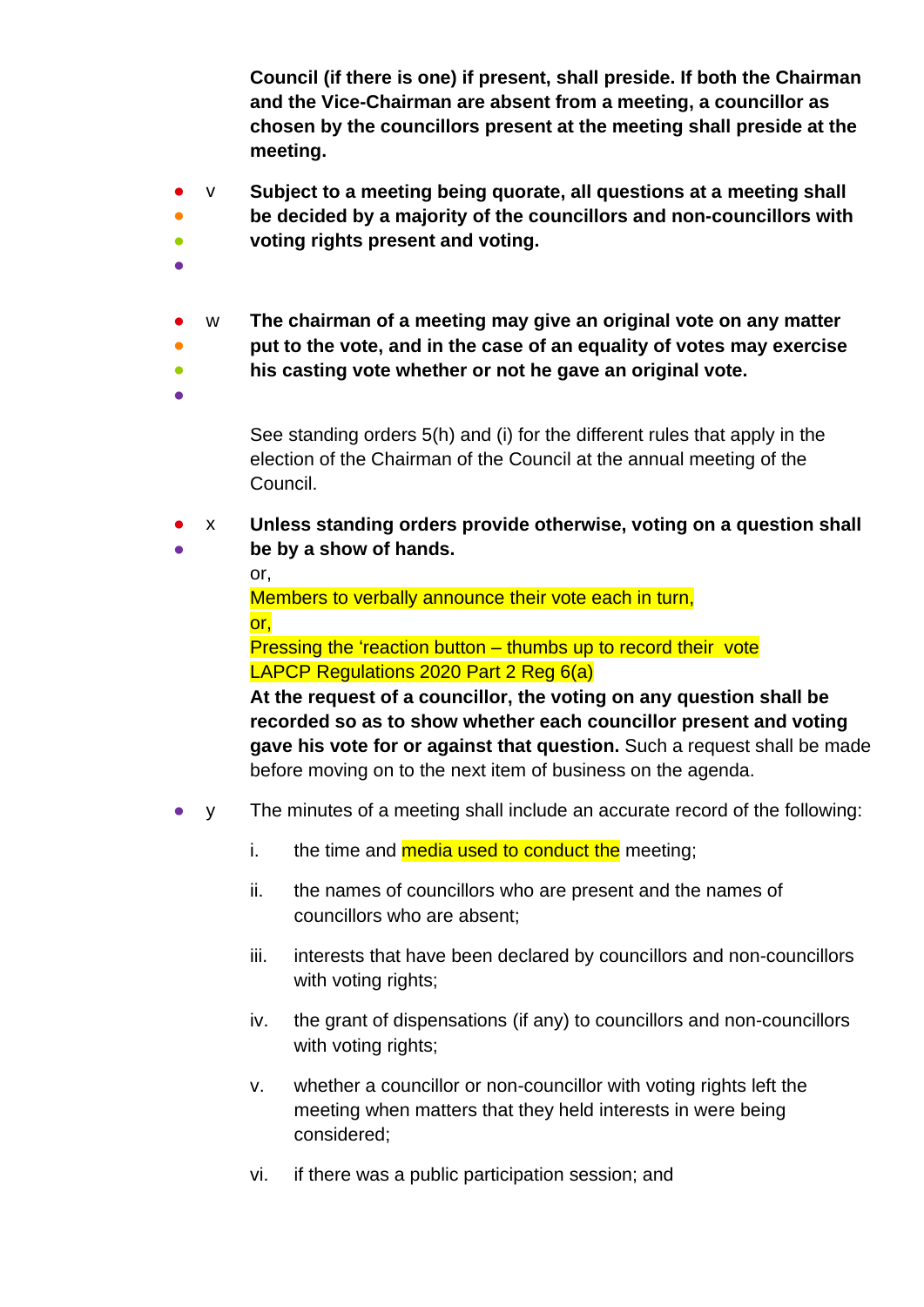- vii. the resolutions made.
- z **A councillor or a non-councillor with voting rights who has a**
- **disclosable pecuniary interest or another interest as set out in the**
- $\bullet$ **Council's code of conduct in a matter being considered at a meeting**
- **is subject to statutory limitations or restrictions under the code on his right to participate and vote on that matter.**
- ● aa **No business may be transacted at a meeting unless at least one-third of the whole number of members of the Council are present and in no case shall the quorum of a meeting be less than three.**

See standing order 4d(viii) for the quorum of a committee or subcommittee meeting.

- bb **If a meeting is or becomes inquorate no business shall be transacted** and the
- meeting shall be closed. The business on the agenda for the meeting shall be
- $\bullet$ adjourned to another meeting.
- ●
- cc A meeting shall not exceed a period of 2.5

#### **COMMITTEES AND SUB-COMMITTEES**  $\overline{4}$ .

- a Other than Planning and HR, all other business can be conducted at Full Council.
- **b Unless the Council determines otherwise, a committee may appoint a sub-committee whose terms of reference and members shall be determined by the committee.**
- **c The members of a committee may include non-councillors unless it is a committee which regulates and controls the finances of the Council.**
- **d Unless the Council determines otherwise, all the members of an advisory committee and a sub-committee of the advisory committee may be noncouncillors.**
- e The Council may appoint standing committees or other committees as may be necessary, and:
	- i. shall determine their terms of reference;
	- ii. shall determine the number and time of the ordinary meetings of a standing committee up until the date of the next annual meeting of the Council;
	- iii. shall permit a committee, other than in respect of the ordinary meetings of a committee, to determine the number and time of its meetings;
	- iv. shall, subject to standing orders 4(b) and (c), appoint and determine the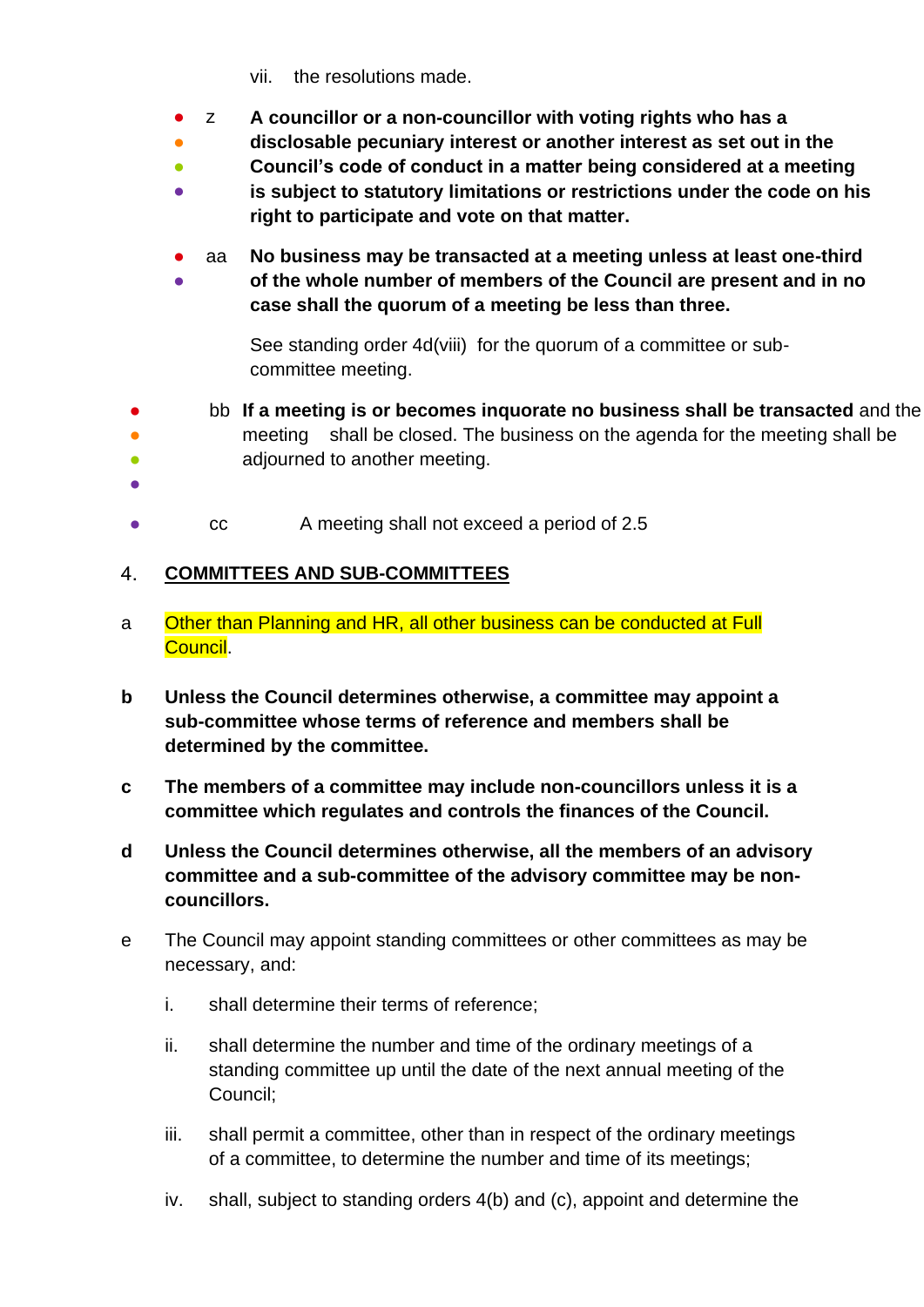terms of office of members of such a committee;

- v. may, subject to standing orders 4(b) and (c), appoint and determine the terms of office of the substitute members to a committee whose role is to replace the ordinary members at a meeting of a committee if the ordinary members of the committee confirm to the Proper Officer ( ) days before the meeting that they are unable to attend;
- vi. shall, after it has appointed the members of a standing committee, appoint the chairman of the standing committee;
- vii. shall permit a committee other than a standing committee, to appoint its own chairman at the first meeting of the committee;
- viii. shall determine the place, notice requirements and quorum for a meeting of a committee and a sub-committee which, in both cases, shall be no less than three;
- ix. shall determine if the public may participate at a meeting of a committee;
- x. shall determine if the public and press are permitted to attend the meetings of a sub-committee and also the advance public notice requirements, if any, required for the meetings of a sub-committee;
- xi. shall determine if the public may participate at a meeting of a subcommittee that they are permitted to attend; and
- xii. may dissolve a committee or a sub-committee.

#### $5<sub>1</sub>$ **ORDINARY COUNCIL MEETINGS**

- a **In an election year, the annual meeting of the Council shall be held on or within 14 days following the day on which the councillors elected take office.**
- b **In a year which is not an election year, the annual meeting of the Council shall be held on such day in May as the Council decides. This no longer applies until May 2021** LAPCP Regulations 2020 Part 6 (c)
- c **If no other time is fixed, the annual meeting of the Council shall take place at 6pm. This no longer applies until May 2021** LAPCP Regulations 2020 Part 6 (c)
- d **In addition to the annual meeting of the Council, at least three other ordinary meetings shall be held in each year on such dates and times as the Council decides.**
- e **The first business conducted at the annual meeting of the Council shall**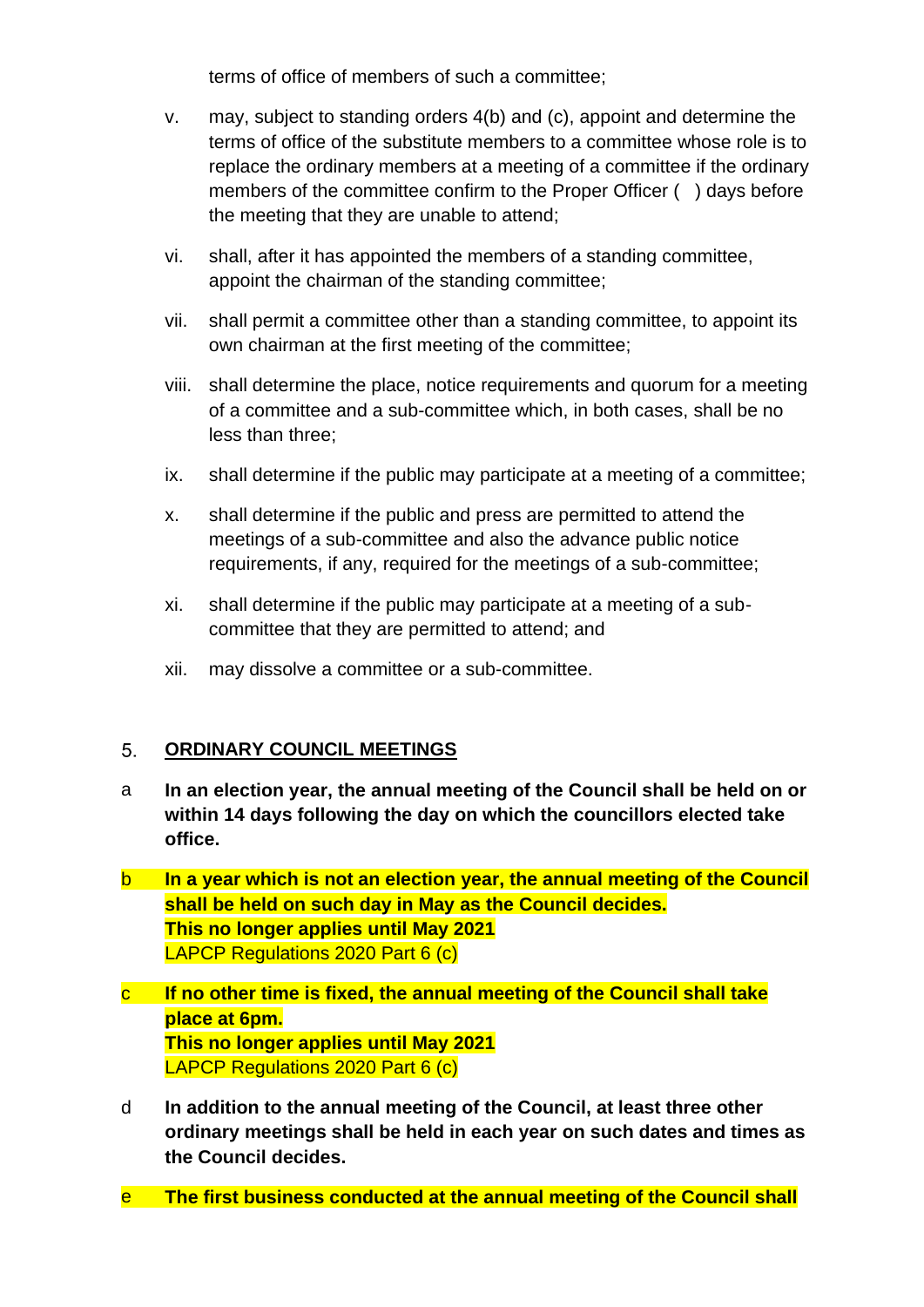**be the election of the Chairman and Vice-Chairman (if there is one) of the Council.**

**This no longer applies until May 2021** LAPCP Regulations 2020 Part 6 (c)

- f **The Chairman of the Council, unless he has resigned or becomes disqualified, shall continue in office and preside until his successor is elected at the next annual meeting of the Council.**
- g **The Vice-Chairman of the Council, if there is one, unless he resigns or becomes disqualified, shall hold office until the next annual meeting of the Council.**
- h **In an election year, if the current Chairman of the Council has not been re-elected as a member of the Council, he shall preside at the annual meeting until a successor Chairman of the Council has been elected. The current Chairman of the Council shall not have an original vote in respect of the election of the new Chairman of the Council but shall give a casting vote in the case of an equality of votes.**
- i **In an election year, if the current Chairman of the Council has been reelected as a member of the Council, he shall preside at the annual meeting until a new Chairman of the Council has been elected. He may exercise an original vote in respect of the election of the new Chairman of the Council and shall give a casting vote in the case of an equality of votes.**
- j Following the election of the Chairman of the Council and Vice-Chairman (if there is one) of the Council at the annual meeting, the business shall include:
	- i. **In an election year, delivery by the Chairman of the Council and councillors of their acceptance of office forms unless the Council resolves for this to be done at a later date. In a year which is not an election year, delivery by the Chairman of the Council of his acceptance of office form unless the Council resolves for this to be done at a later date;**
	- ii. Confirmation of the accuracy of the minutes of the last meeting of the Council;
	- iii. Receipt of the minutes of the last meeting of a committee;
	- iv. Consideration of the recommendations made by a committee;
	- v. Review of delegation arrangements to committees, sub-committees, staff and other local authorities;
	- vi. Review of the terms of reference for committees;
	- vii. Appointment of members to existing committees;
	- viii. Appointment of any new committees in accordance with standing order 4;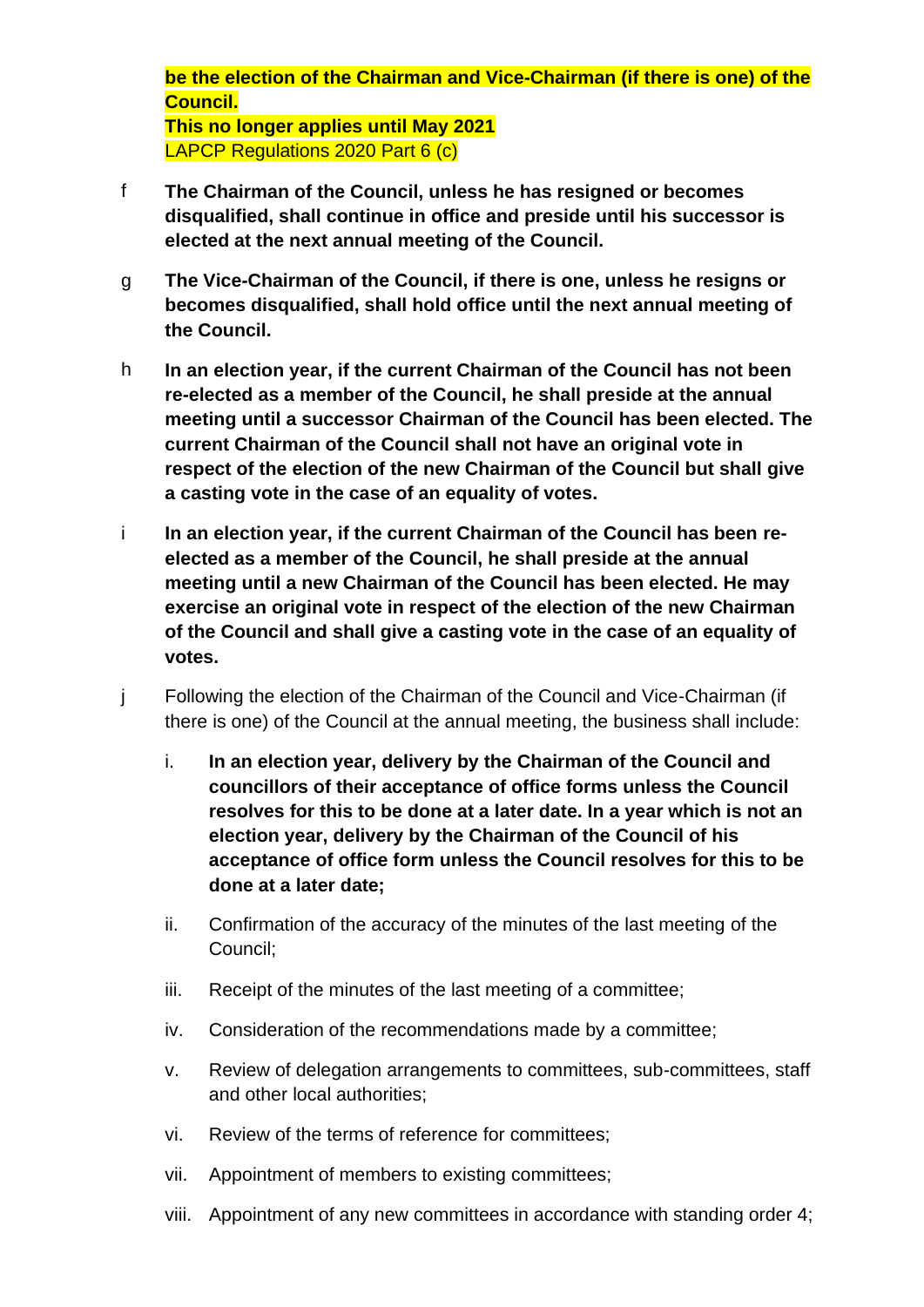- ix. ●Review and adoption of appropriate standing orders and financial regulations;
- x. Review of arrangements (including legal agreements) with other local authorities, not-for-profit bodies and businesses.
- xi. Review of representation on or work with external bodies and arrangements for reporting back;
- xii. In an election year, to make arrangements with a view to the Council becoming eligible to exercise the general power of competence in the future;
- xiii. ●Review of inventory of land and other assets including buildings and office equipment;
- xiv. ●Confirmation of arrangements for insurance cover in respect of all insurable risks;
- xv. ●Review of the Council's and/or staff subscriptions to other bodies;
- xvi. ●Review of the Council's complaints procedure;
- xvii.●Review of the Council's policies, procedures and practices in respect of its obligations under freedom of information and data protection legislation (see also standing orders 11, 20 and 21);
- xviii. ●Review of the Council's policy for dealing with the press/media;
	- xix. Review of the Council's employment policies and procedures;
	- xx. ●Review of the Council's expenditure incurred under s.137 of the Local Government Act 1972 or the general power of competence.
	- xxi. ●Determining the time and choice of media of ordinary meetings of the Council up to and including the next annual meeting of the Council.

#### 6. **EXTRAORDINARY MEETINGS OF THE COUNCIL, COMMITTEES AND SUB-COMMITTEES**

- a **The Chairman of the Council may convene an extraordinary meeting of the Council at any time.**
- b **If the Chairman of the Council does not call an extraordinary meeting of the Council within seven days of having been requested in writing to do so by two councillors, any two councillors may convene an extraordinary meeting of the Council. The public notice giving the time, place and agenda for such a meeting shall be signed by the two councillors.**
- c The chairman of a committee [or a sub-committee] may convene an extraordinary meeting of the committee [or the sub-committee] at any time.
- d If the chairman of a committee [or a sub-committee] does not call an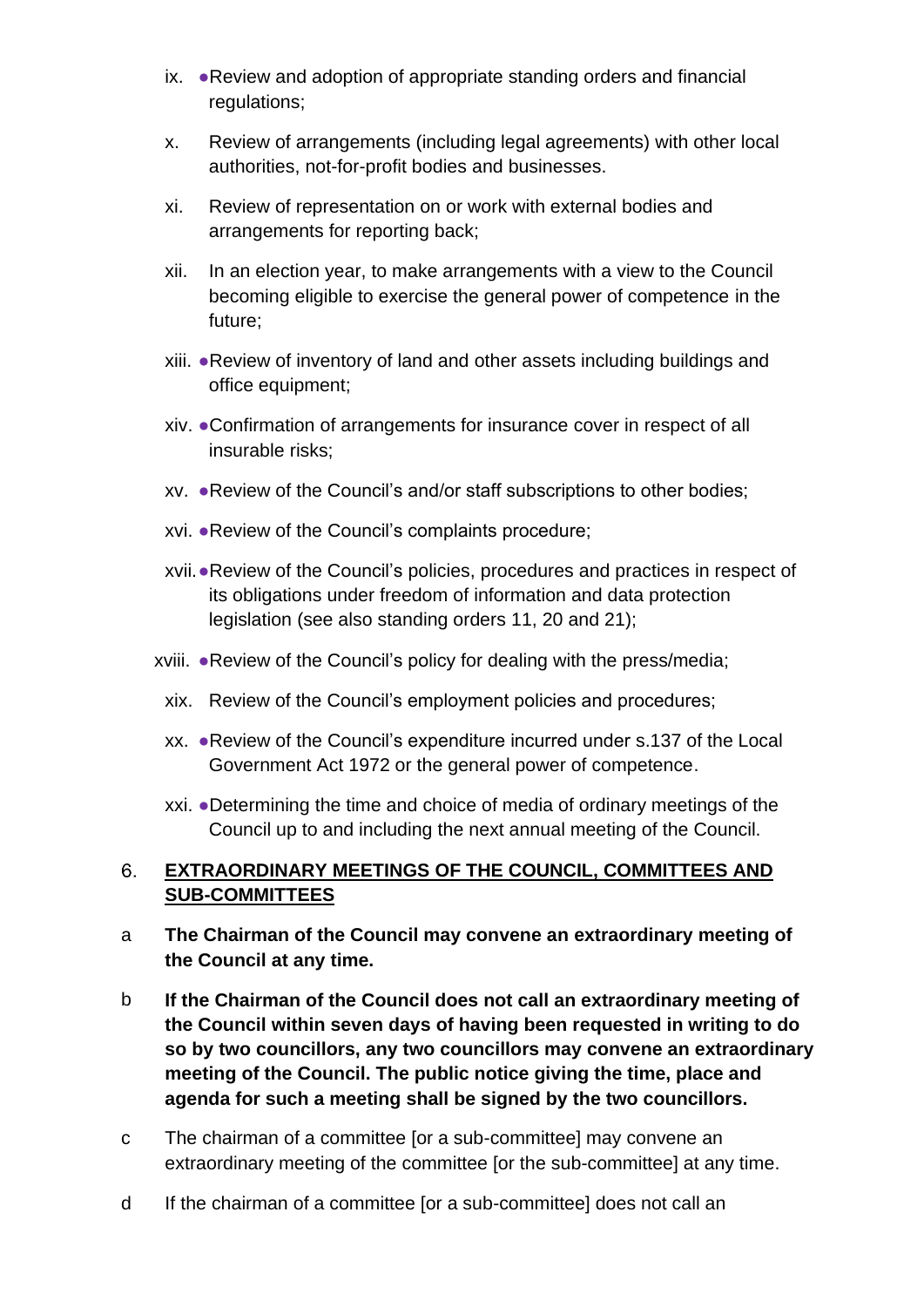extraordinary meeting within ( ) days of having been requested to do so by ( ) members of the committee [or the sub-committee], any ( ) members of the committee [or the sub-committee] may convene an extraordinary meeting of the committee [or a sub-committee].

## ●**PREVIOUS RESOLUTIONS**

- a A resolution shall not be reversed within six months except either by a special motion, which requires written notice by at least 7 councillors to be given to the Proper Officer in accordance with standing order 9, or by a motion moved in pursuance of the recommendation of a committee or a sub-committee.
- b When a motion moved pursuant to standing order 7(a) has been disposed of, no similar motion may be moved for a further six months.

#### 8. ●**VOTING ON APPOINTMENTS**

a Where more than two persons have been nominated for a position to be filled by the Council and none of those persons has received an absolute majority of votes in their favour, the name of the person having the least number of votes shall be struck off the list and a fresh vote taken. This process shall continue until a majority of votes is given in favour of one person. A tie in votes may be settled by the casting vote exercisable by the chairman of the meeting.

#### 9. ●**MOTIONS FOR A MEETING THAT REQUIRE WRITTEN NOTICE TO BE GIVEN TO THE PROPER OFFICER**

- a A motion shall relate to the responsibilities of the meeting for which it is tabled and in any event shall relate to the performance of the Council's statutory functions, powers and obligations or an issue which specifically affects the Council's area or its residents.
- b No motion may be moved at a meeting unless it is on the agenda and the mover has given written notice of its wording to the Proper Officer at least () clear days before the meeting. Clear days do not include the day of the notice or the day of the meeting.
- c The Proper Officer may, before including a motion on the agenda received in accordance with standing order 9(b), correct obvious grammatical or typographical errors in the wording of the motion.
- d If the Proper Officer considers the wording of a motion received in accordance with standing order 9(b) is not clear in meaning, the motion shall be rejected until the mover of the motion resubmits it, so that it can be understood, in writing, to the Proper Officer at least 5 clear days before the meeting.
- e If the wording or subject of a proposed motion is considered improper, the Proper Officer shall consult with the chairman of the forthcoming meeting or, as the case may be, the councillors who have convened the meeting, to consider whether the motion shall be included in the agenda or rejected.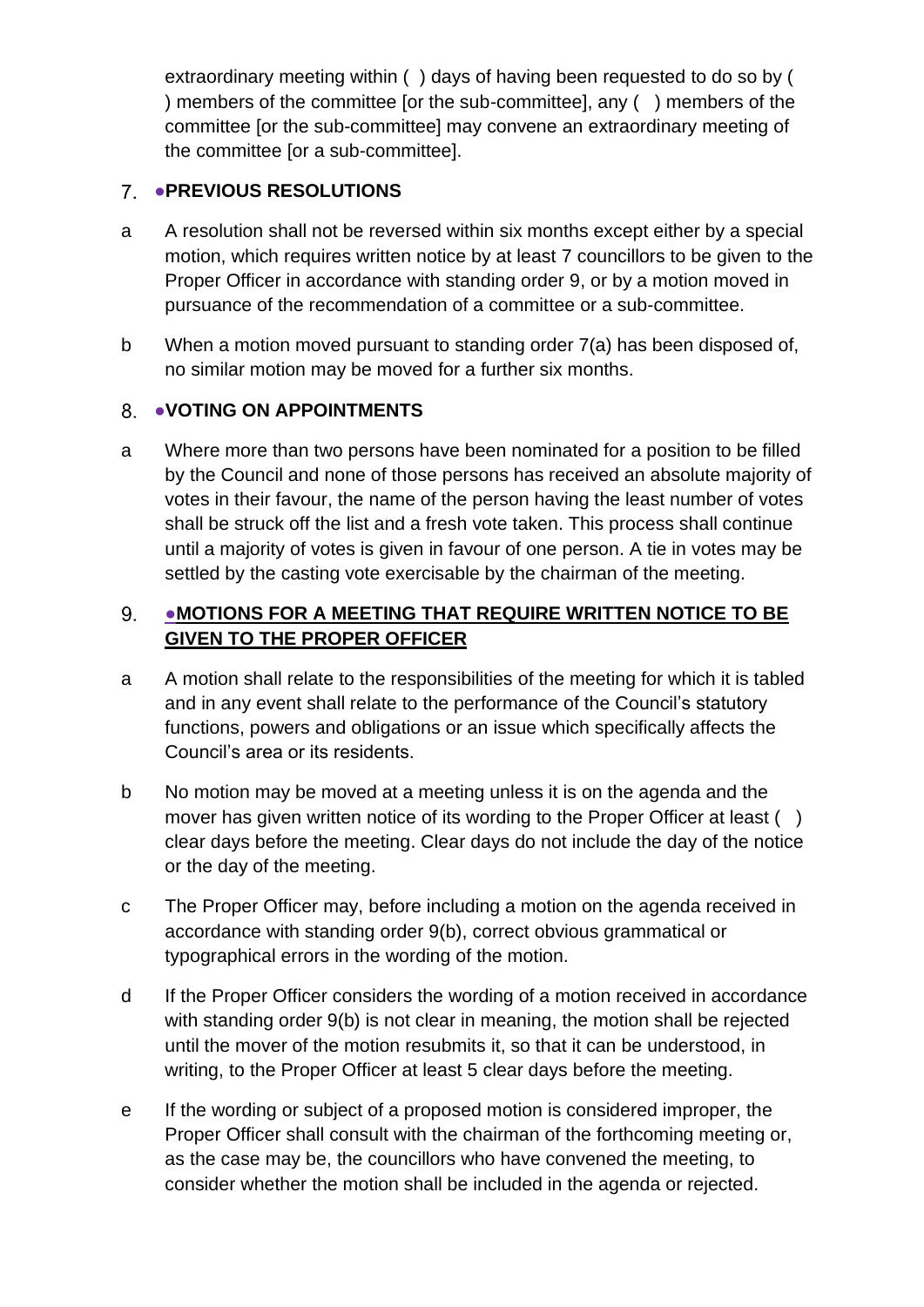- f The decision of the Proper Officer as to whether or not to include the motion on the agenda shall be final.
- g Motions received shall be recorded and numbered in the order that they are received.
- h Motions rejected shall be recorded with an explanation by the Proper Officer of the reason for rejection.

#### **10. ●MOTIONS AT A MEETING THAT DO NOT REQUIRE WRITTEN NOTICE**

- a The following motions may be moved at a meeting without written notice to the Proper Officer:
	- i. to correct an inaccuracy in the draft minutes of a meeting;
	- ii. to move to a vote;
	- iii. to defer consideration of a motion;
	- iv. to refer a motion to a particular committee or sub-committee;
	- v. to appoint a person to preside at a meeting;
	- vi. to change the order of business on the agenda;
	- vii. to proceed to the next business on the agenda;
	- viii. to require a written report;
	- ix. to appoint a committee or sub-committee and their members;
	- x. to extend the time limits for speaking;
	- xi. to exclude the press and public from a meeting in respect of confidential or other information which is prejudicial to the public interest;
	- xii. to not hear further from a councillor or a member of the public;
	- xiii. to exclude a councillor or member of the public for disorderly conduct;
	- xiv. to temporarily suspend the meeting;
	- xv. to suspend a particular standing order (unless it reflects mandatory statutory or legal requirements);
	- xvi. to adjourn the meeting; or

xvii. to close the meeting.

## 11. • MANAGEMENT OF INFORMATION

See also standing order 20.

a **The Council shall have in place and keep under review, technical and organisational measures to keep secure information (including personal**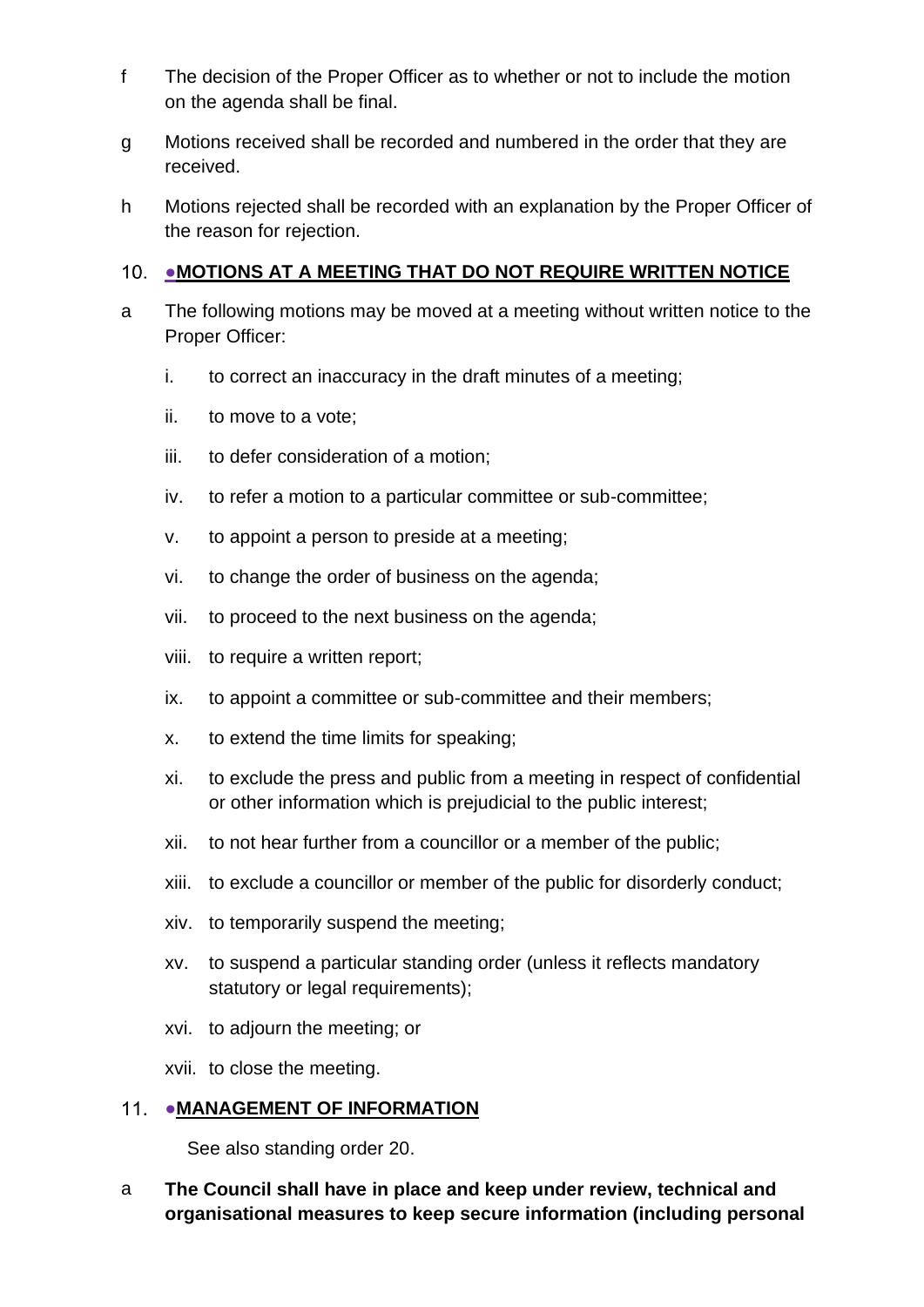**data) which it holds in paper and electronic form. Such arrangements shall include deciding who has access to personal data and encryption of personal data.**

- b **The Council shall have in place, and keep under review, policies for the retention and safe destruction of all information (including personal data) which it holds in paper and electronic form. The Council's retention policy shall confirm the period for which information (including personal data) shall be retained or if this is not possible the criteria used to determine that period (e.g. the Limitation Act 1980).**
- c **The agenda, papers that support the agenda and the minutes of a meeting shall not disclose or otherwise undermine confidential information or personal data without legal justification.**
- d **Councillors, staff, the Council's contractors and agents shall not disclose confidential information or personal data without legal justification.**

#### $12.$ **DRAFT MINUTES**

- Full Council meetings Committee meetings **•** Sub-committee meetings • **Remote Meetings**
- a **If the draft minutes of a preceding meeting have been served on** councillors with the agenda to attend the meeting at which they are due to be approved for accuracy, they shall be taken as read.
- b There shall be no discussion about the draft minutes of a preceding meeting except in relation to their accuracy. A motion to correct an inaccuracy in the draft minutes shall be moved in accordance with standing order 10(a)(i).
- c The accuracy of draft minutes, including any amendment(s) made to them, shall be confirmed by resolution and shall be signed by the chairman of the Council at the next available meeting of the Council in person and stand as an accurate record of the meeting to which the minutes relate.
- d If the chairman of the meeting does not consider the minutes to be an accurate record of the meeting to which they relate, he shall sign the minutes and include a paragraph in the following terms or to the same effect, at the next available meeting of the Council in person

"The chairman of this meeting does not believe that the minutes of the meeting held on (date) in respect of (meeting type) were a correct record but his view was not upheld by the meeting and the minutes are confirmed as an accurate record of the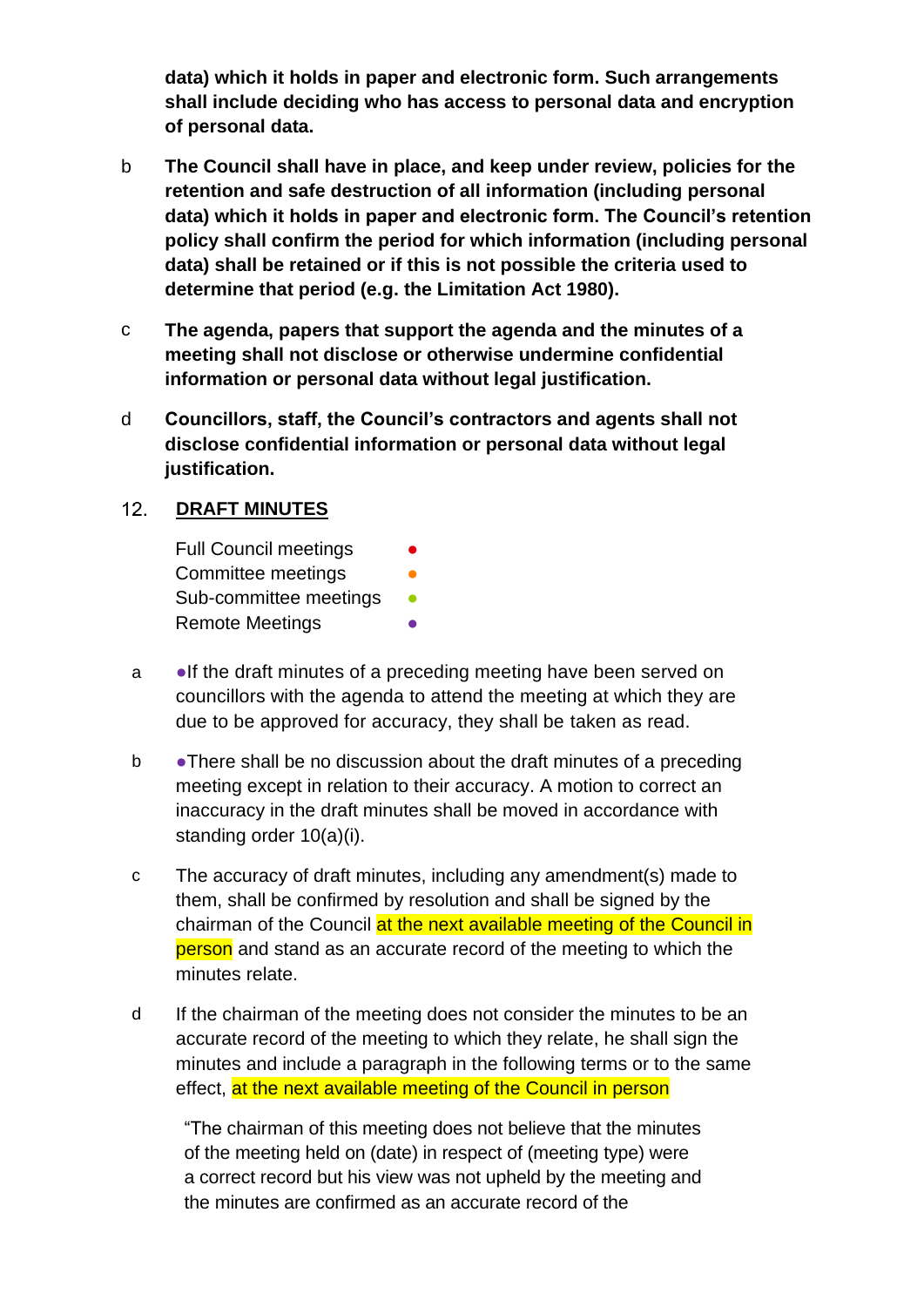proceedings."

- e **If the Council's gross annual income or expenditure (whichever is**
- **higher) does not exceed £25,000, it shall publish draft minutes on**
- **a website which is publicly accessible and free of charge not later**
- **than one month after the meeting has taken place.**
	- f ●Subject to the publication of draft minutes in accordance with standing order 12(e) and standing order 20(a) and following a resolution which confirms the accuracy of the minutes of a meeting, the draft minutes or recordings of the meeting for which approved minutes exist shall be destroyed.

## **13**● **CODE OF CONDUCT AND DISPENSATIONS**

See also standing order 3(u).

- a All councillors and non-councillors with voting rights shall observe the code of conduct adopted by the Council.
- b Unless they have been granted a dispensation, a councillor or non-councillor with voting rights shall withdraw from a meeting when it is considering a matter in which he has a disclosable pecuniary interest. He may return to the meeting after, the agenda item has considered the matter in which he had the interest.
- c Unless they have been granted a dispensation, a councillor or non-councillor with voting rights shall withdraw from a meeting when it is considering a matter in which he has another interest if so required by the Council's code of conduct. He may return to the meeting after it has considered the matter in which he had the interest.
- d **Dispensation requests shall be in writing and submitted to the Proper Officer** as soon as possible before the meeting, or failing that, at the start of the meeting for which the dispensation is required.
- e A decision as to whether to grant a dispensation shall be made [by the Proper Officer] OR [by a meeting of the Council, or committee or sub-committee for which the dispensation is required] and that decision is final.
- f A dispensation request shall confirm:
	- i. the description and the nature of the disclosable pecuniary interest or other interest to which the request for the dispensation relates;
	- ii. whether the dispensation is required to participate at a meeting in a discussion only or a discussion and a vote;
	- iii. the date of the meeting or the period (not exceeding four years) for which the dispensation is sought; and
	- iv. an explanation as to why the dispensation is sought.
- g Subject to standing orders 13(d) and (f), a dispensation request shall be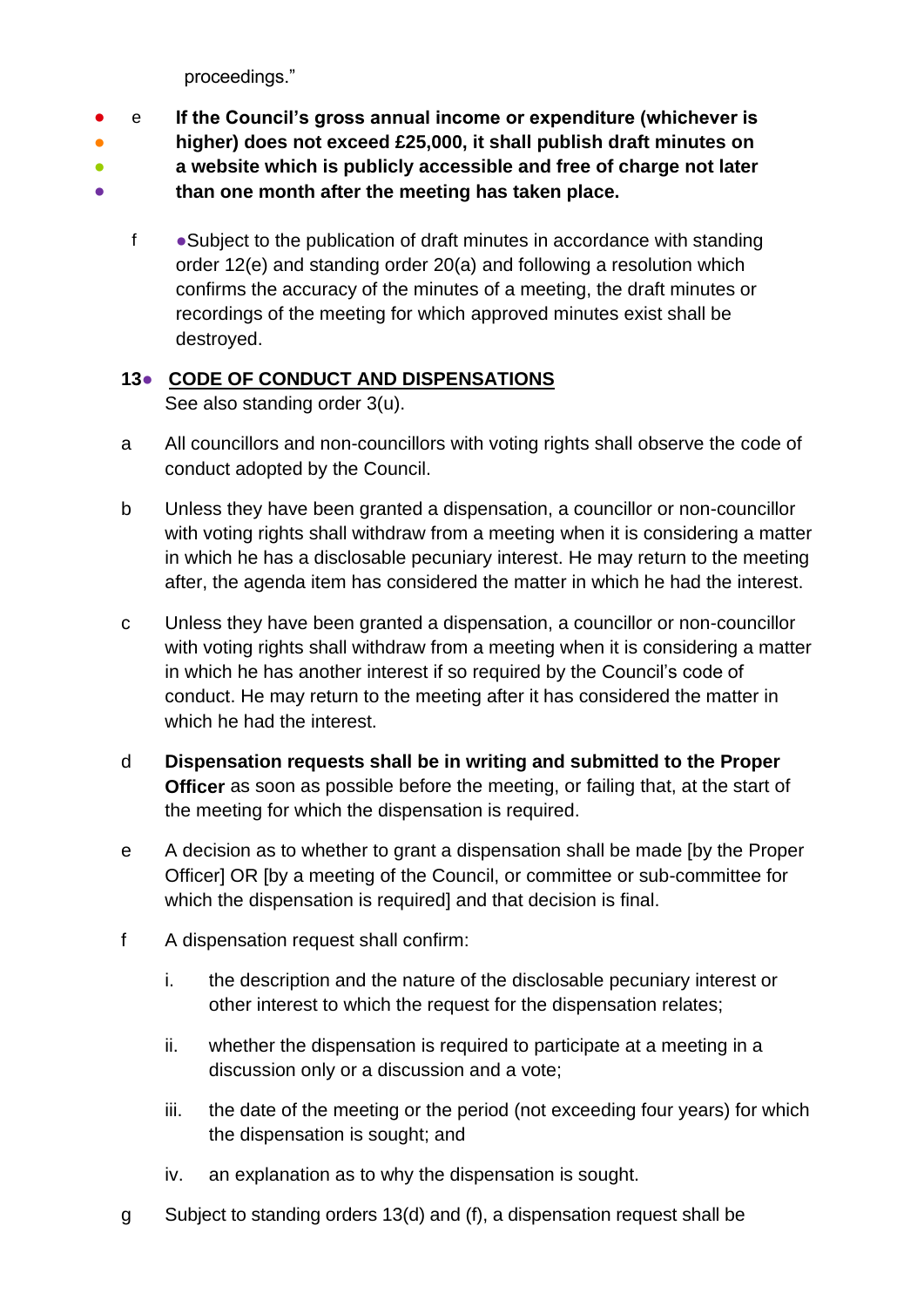considered by the Proper Officer before the meeting or, if this is not possible, at the start of the meeting for which the dispensation is required.

- **h A dispensation may be granted in accordance with standing order 13(e) if having regard to all relevant circumstances any of the following apply:**
	- **i. without the dispensation the number of persons prohibited from participating in the particular business would be so great a proportion of the meeting transacting the business as to impede the transaction of the business;**
	- **ii. granting the dispensation is in the interests of persons living in the Council's area; or**
	- **iii. it is otherwise appropriate to grant a dispensation.**

## **14** ● **CODE OF CONDUCT COMPLAINTS**

- a Upon notification by the District or Unitary Council that it is dealing with a complaint that a councillor or non-councillor with voting rights has breached the Council's code of conduct, the Proper Officer shall, subject to standing order 11, report this to the Council.
- b Where the notification in standing order 14(a) relates to a complaint made by the Proper Officer, the Proper Officer shall notify the Chairman of Council of this fact, and the Chairman shall nominate another staff member to assume the duties of the Proper Officer in relation to the complaint until it has been determined and the Council has agreed what action, if any, to take in accordance with standing order 14(d).
- c The Council may:
	- i. provide information or evidence where such disclosure is necessary to investigate the complaint or is a legal requirement;
	- ii. seek information relevant to the complaint from the person or body with statutory responsibility for investigation of the matter;
- d **Upon notification by the District or Unitary Council that a councillor or non-councillor with voting rights has breached the Council's code of conduct, the Council shall consider what, if any, action to take against him. Such action excludes disqualification or suspension from office.**

## **15** ● **PROPER OFFICER**

- a The Proper Officer shall be either (i) the clerk or (ii) other staff member(s) nominated by the Council to undertake the work of the Proper Officer when the Proper Officer is absent.
- b The Proper Officer shall:
	- i. **at least three clear days before a meeting of the council, a**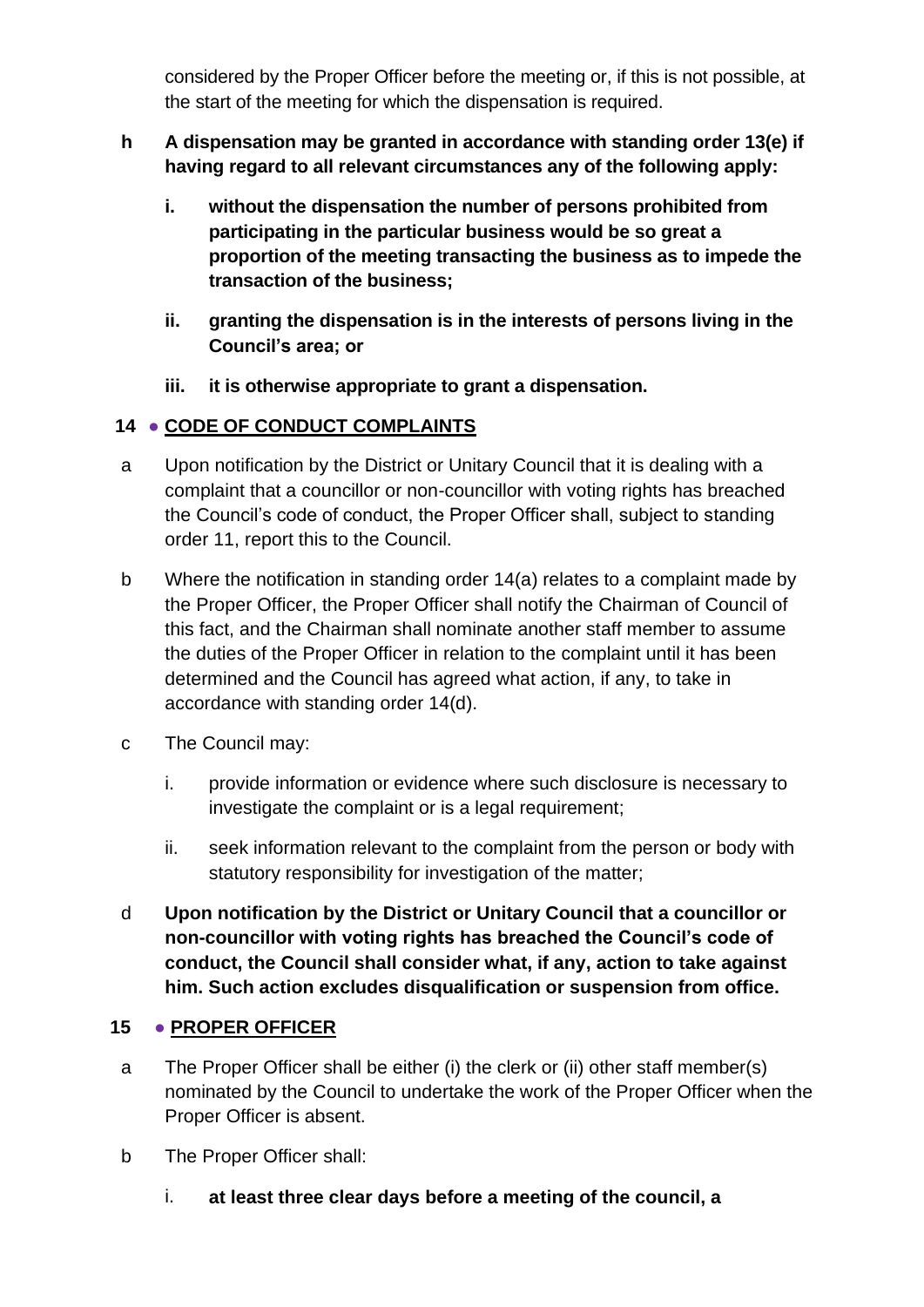**committee** or a sub-committee**,**

- **serve on councillors by delivery or post at their residences or by email authenticated in such manner as the Proper Officer thinks fit, a signed summons confirming the time, and instructions how to link to the remote meeting the agenda and,**
- **Provide, in a conspicuous place or or publishing on the website of the body or, for a parish council, on the website of the principal council within the meaning of the Local Government Act 1972 (Councils website) public notice of the time, place and agenda.** LAPCP Regulations 2020 Part 1 Reg 13 (a)

See standing order 3(b) for the meaning of clear days for a meeting of a full council and standing order 3(c) for the meaning of clear days for a meeting of a committee;

- ii. subject to standing order 9, include on the agenda all motions in the order received unless a councillor has given written notice at least ( ) days before the meeting confirming his withdrawal of it;
- iii. **convene a meeting of the Council for the election of a new Chairman of the Council, occasioned by a casual vacancy in his office;**
- iv. **facilitate inspection of the minute book by local government electors;** Proper Officer to determine how to do this, which form of media it will publish its minutes.
- v. **receive and retain copies of byelaws made by other local authorities;**
- vi. hold acceptance of office forms from councillors;
- vii. hold a copy of every councillor's register of interests;
- viii. assist with responding to requests made under freedom of information legislation and rights exercisable under data protection legislation, in accordance with the Council's relevant policies and procedures;
- ix. liaise, as appropriate, with the Council's Data Protection Officer (if there is one);
- x. receive and send general correspondence and notices on behalf of the Council except where there is a resolution to the contrary;
- xi. assist in the organisation of, storage of, access to, security of and destruction of information held by the Council in paper and electronic form subject to the requirements of data protection and freedom of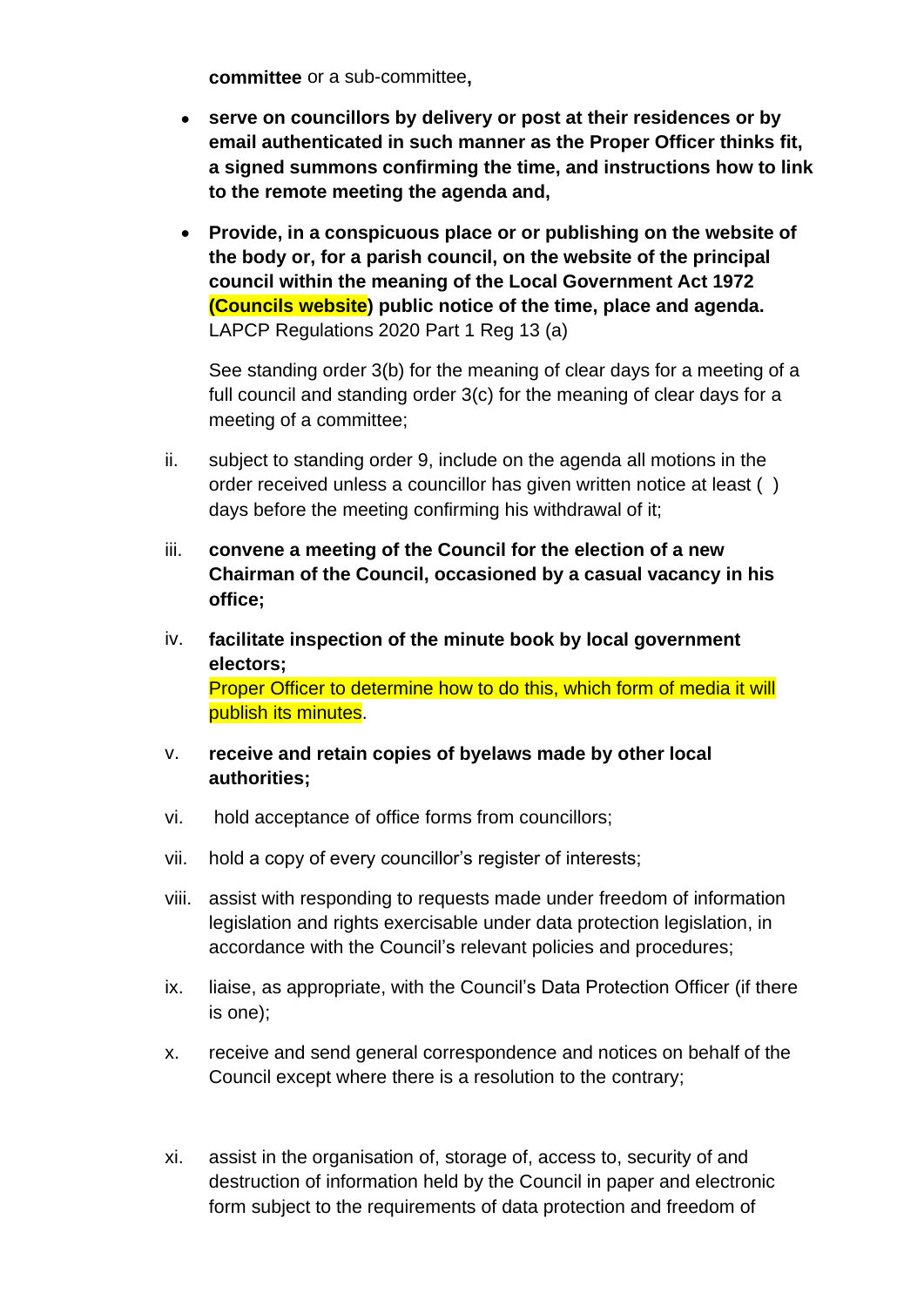information legislation and other legitimate requirements (e.g. the Limitation Act 1980);

- xii. arrange for legal deeds to be executed; (see also standing order 23);
- xiii. arrange or manage the prompt authorisation, approval, and instruction regarding any payments to be made by the Council in accordance with its financial regulations;
- xiv. record every planning application notified to the Council and the Council's response to the local planning authority in a book for such purpose;
- xv. refer a planning application received by the Council to the [Chairman or in his absence the Vice-Chairman (if there is one) of the Council] OR [Chairman or in his absence Vice-Chairman (if there is one) of the ( ) Committee] within two working days of receipt to facilitate an extraordinary meeting if the nature of a planning application requires consideration before the next ordinary meeting of [the Council] OR [( ) committee];
- xvi. manage access to information about the Council via the publication scheme; and
- xvii. retain custody of the seal of the Council (if there is one) which shall not be used without a resolution to that effect. (see also standing order 23).

#### **16** ●**RESPONSIBLE FINANCIAL OFFICER**

a The Council shall appoint appropriate staff member(s) to undertake the work of the Responsible Financial Officer when the Responsible Financial Officer is absent.

#### **17** ●**ACCOUNTS AND ACCOUNTING STATEMENTS**

- a "Proper practices" in standing orders refer to the most recent version of "Governance and Accountability for Local Councils – a Practitioners' Guide".
- b All payments by the Council shall be authorised, approved and paid in accordance with the law, proper practices and the Council's financial regulations.
- c The Responsible Financial Officer shall supply to each councillor as soon as practicable after 30 June, 30 September and 31 December in each year a statement to summarise:
	- i. the Council's receipts and payments (or income and expenditure) for each quarter;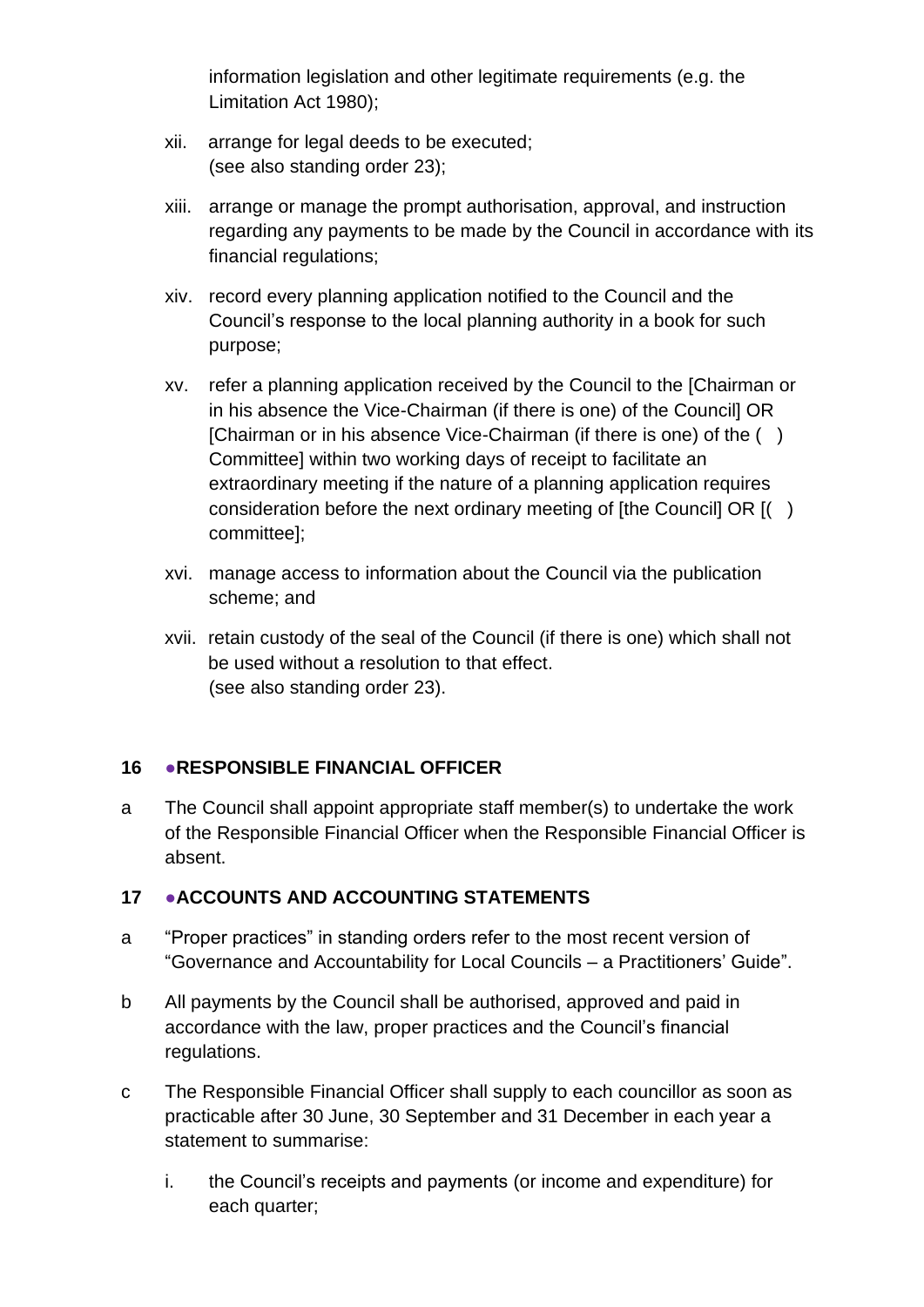- ii. the Council's aggregate receipts and payments (or income and expenditure) for the year to date;
- iii. the balances held at the end of the quarter being reported and

which includes a comparison with the budget for the financial year and highlights any actual or potential overspends.

- d As soon as possible after the financial year end at 31 March, the Responsible Financial Officer shall provide:
	- i. each councillor with a statement summarising the Council's receipts and payments (or income and expenditure) for the last quarter and the year to date for information; and
	- ii. to the Council the accounting statements for the year in the form of Section 2 of the annual governance and accountability return, as required by proper practices, for consideration and approval.
- e The year-end accounting statements shall be prepared in accordance with proper practices and apply the form of accounts determined by the Council (receipts and payments, or income and expenditure) for the year to 31 March. A completed draft annual governance and accountability return shall be presented to all councillors at least 14 days prior to anticipated approval by the Council. The annual governance and accountability return of the Council, which is subject to external audit, including the annual governance statement, shall be presented to the Council for consideration and formal approval before 31st August.

#### **18 ●FINANCIAL CONTROLS AND PROCUREMENT**

- a. The Council shall consider and approve financial regulations drawn up by the Responsible Financial Officer, which shall include detailed arrangements in respect of the following:
	- i. the keeping of accounting records and systems of internal controls;
	- ii. the assessment and management of financial risks faced by the Council;
	- iii. the work of the independent internal auditor in accordance with proper practices and the receipt of regular reports from the internal auditor, which shall be required at least annually;
	- iv. the inspection and copying by councillors and local electors of the Council's accounts and/or orders of payments; and
	- v. whether contracts with an estimated value below **£25,000** due to special circumstances are exempt from a tendering process or procurement exercise.
- b. Financial regulations shall be reviewed regularly and at least annually for fitness of purpose.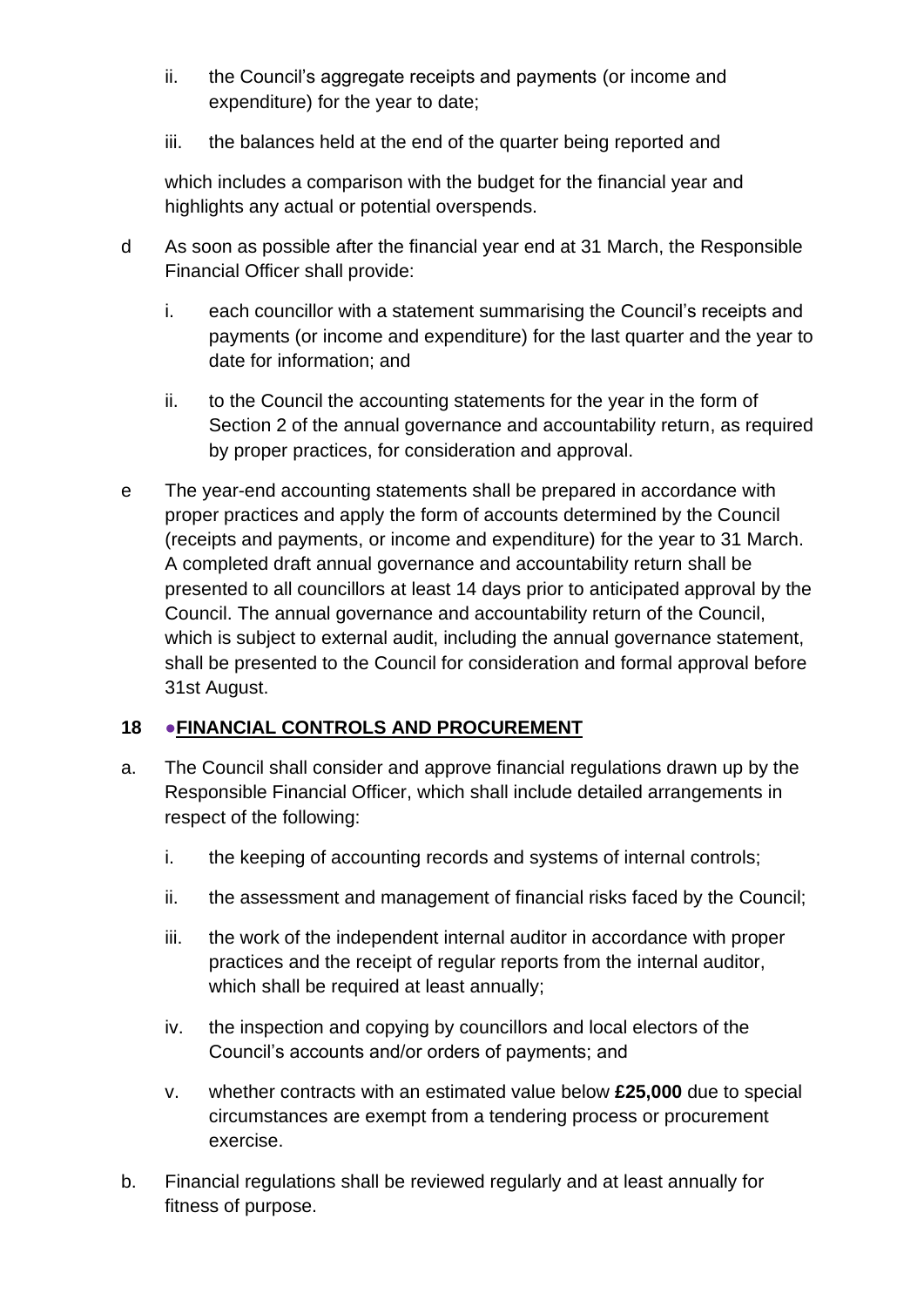- c. **A public contract regulated by the Public Contracts Regulations 2015 with an estimated value in excess of £25,000 but less than the relevant thresholds in standing order 18(f) is subject to Regulations 109-114 of the Public Contracts Regulations 2015 which include a requirement on the Council to advertise the contract opportunity on the Contracts Finder website regardless of what other means it uses to advertise the opportunity unless it proposes to use an existing list of approved suppliers (framework agreement).**
- d. Subject to additional requirements in the financial regulations of the Council, the tender process for contracts for the supply of goods, materials, services or the execution of works shall include, as a minimum, the following steps:
	- i. a specification for the goods, materials, services or the execution of works shall be drawn up;
	- ii. an invitation to tender shall be drawn up to confirm (i) the Council's specification (ii) the time, date and address for the submission of tenders (iii) the date of the Council's written response to the tender and (iv) the prohibition on prospective contractors contacting councillors or staff to encourage or support their tender outside the prescribed process;
	- iii. the invitation to tender shall be advertised in a local newspaper and in any other manner that is appropriate;
	- iv. tenders are to be submitted in writing in a sealed marked envelope addressed to the Proper Officer;
	- v. tenders shall be opened by the Proper Officer in the presence of at least one councillor after the deadline for submission of tenders has passed;
	- vi. tenders are to be reported to and considered by the appropriate meeting of the Council or a committee or sub-committee with delegated responsibility.
- e. Neither the Council, nor a committee or a sub-committee with delegated responsibility for considering tenders, is bound to accept the lowest value tender.
- f. **A public contract regulated by the Public Contracts Regulations 2015 with an estimated value in excess of £181,302 for a public service or supply contract or in excess of £4,551,413 for a public works contract (or other thresholds determined by the European Commission every two years and published in the Official Journal of the European Union (OJEU)) shall comply with the relevant procurement procedures and other requirements in the Public Contracts Regulations 2015 which include advertising the contract opportunity on the Contracts Finder website and in OJEU.**
- g. **A public contract in connection with the supply of gas, heat, electricity, drinking water, transport services, or postal services to the public; or the**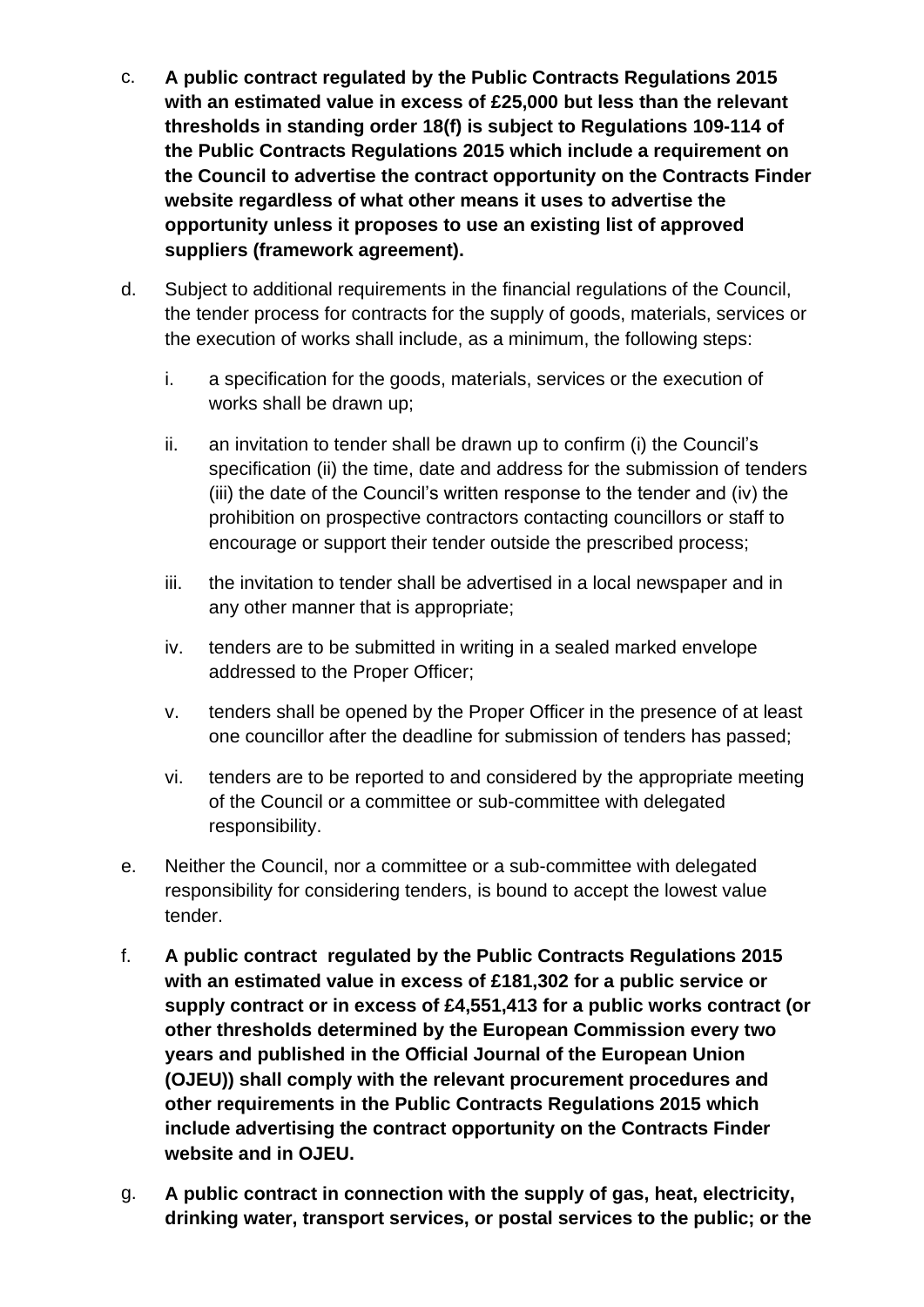**provision of a port or airport; or the exploration for or extraction of gas, oil or solid fuel with an estimated value in excess of £363,424 for a supply, services or design contract; or in excess of £4,551,413 for a works contract; or £820,370 for a social and other specific services contract (or other thresholds determined by the European Commission every two years and published in OJEU) shall comply with the relevant procurement procedures and other requirements in the Utilities Contracts Regulations 2016.**

#### **19 HANDLING STAFF MATTERS**

- a A matter personal to a member of staff that is being considered by a meeting of HR Committee is subject to standing order 11.
- b Subject to the Council's policy regarding absences from work, the Council's most senior member of staff shall notify the chairman of the HR Committee or, if he is not available, the vice-chairman of absence occasioned by illness or other reason and that person shall report such absence to HR Committee at its next meeting.
- c The chairman of the HR Committee or in his absence, the vice-chairman shall upon a resolution conduct a review of the performance and annual appraisal of the work of the Proper Officer. The reviews and appraisal shall be reported in writing and are subject to approval by resolution by the HR Committee.
- d Subject to the Council's policy regarding the handling of grievance matters, the Council's most senior member of staff (or other members of staff) shall contact the chairman of the HR Committee or in his absence, the vice-chairman of the HR Committee in respect of an informal or formal grievance matter, and this matter shall be reported back and progressed by resolution of the HR Committee.
- e Subject to the Council's policy regarding the handling of grievance matters, if an informal or formal grievance matter raised by the Town Clerk relates to the chairman or vice-chairman of the Stafing committee this shall be communicated to another member of the HR committee which shall be reported back and progressed by resolution of the HR committee
- f Any persons responsible for all or part of the management of staff shall treat as confidential the written records of all meetings relating to their performance, capabilities, grievance or disciplinary matters.
- g In accordance with standing order 11(a), persons with line management responsibilities shall have access to staff records referred to in standing order 19(f).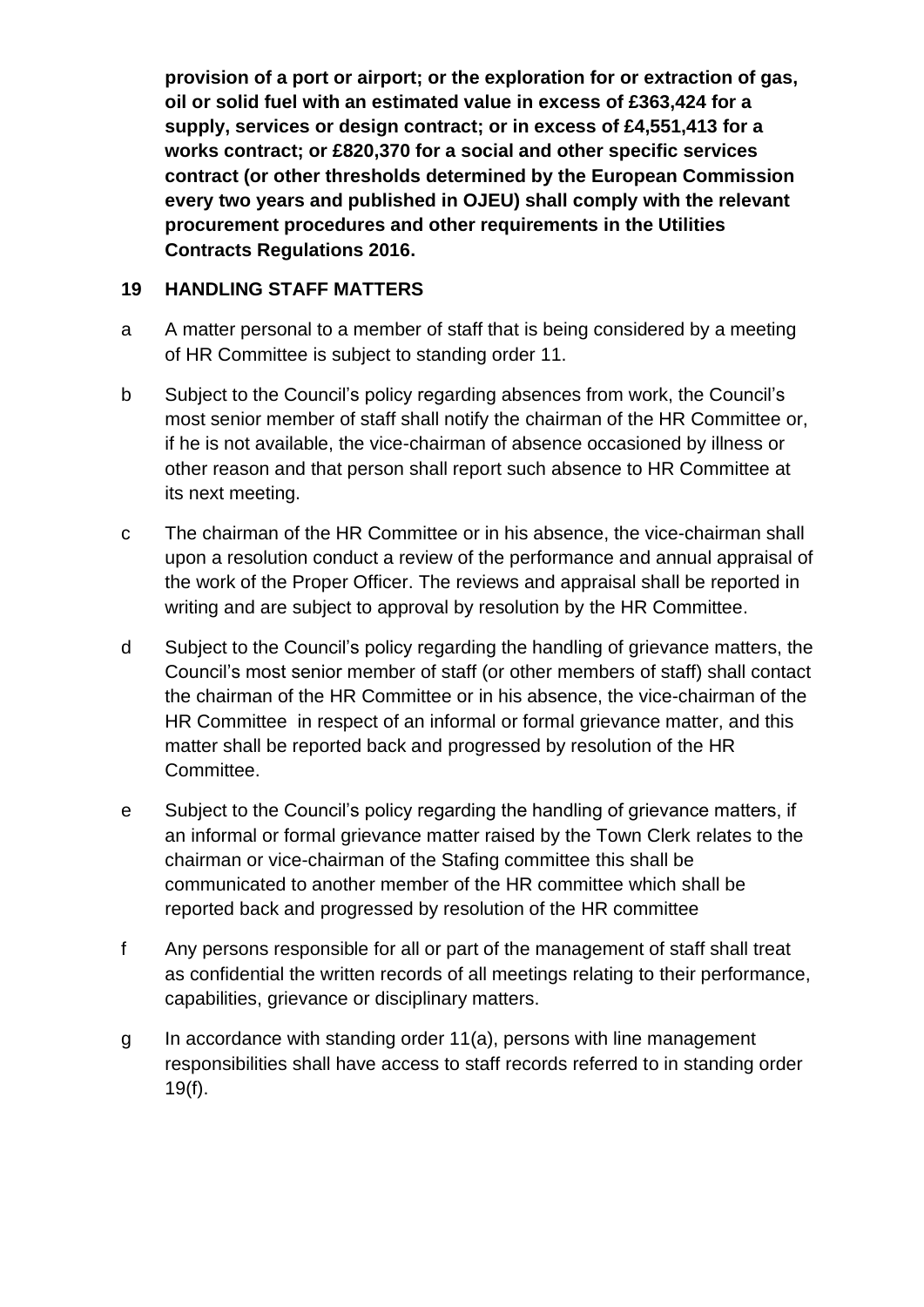#### **20 RESPONSIBILITIES TO PROVIDE INFORMATION**

See also standing order 21.

- a **In accordance with freedom of information legislation, the Council shall publish information in accordance with its publication scheme and respond to requests for information held by the Council.**
- b. **The Council, shall publish information in accordance with the requirements of the Local Government (Transparency Requirements) (England) Regulations 2015**.

#### **21 RESPONSIBILITIES UNDER DATA PROTECTION LEGISLATION**  (Below is not an exclusive list). See also standing order 11.

- a The Council may appoint a Data Protection Officer.
- b **The Council shall have policies and procedures in place to respond to an individual exercising statutory rights concerning his personal data.**
- c **The Council shall have a written policy in place for responding to and managing a personal data breach.**
- d **The Council shall keep a record of all personal data breaches comprising the facts relating to the personal data breach, its effects and the remedial action taken.**
- e **The Council shall ensure that information communicated in its privacy notice(s) is in an easily accessible and available form and kept up to date.**
- f **The Council shall maintain a written record of its processing activities.**

#### **22. RELATIONS WITH THE PRESS/MEDIA**

a Requests from the press or other media for an oral or written comment or statement from the Council, its councillors or staff shall be handled in accordance with the Council's policy in respect of dealing with the press and/or other media.

#### **23 EXECUTION AND SEALING OF LEGAL DEEDS**

See also standing orders 15(b)(xii) and (xvii).

- a A legal deed shall not be executed on behalf of the Council unless authorised by a resolution.
- b **Subject to standing order 23(a), the Council's common seal shall alone be used for sealing a deed required by law. It shall be applied by the Proper Officer in the presence of two councillors who shall sign the deed**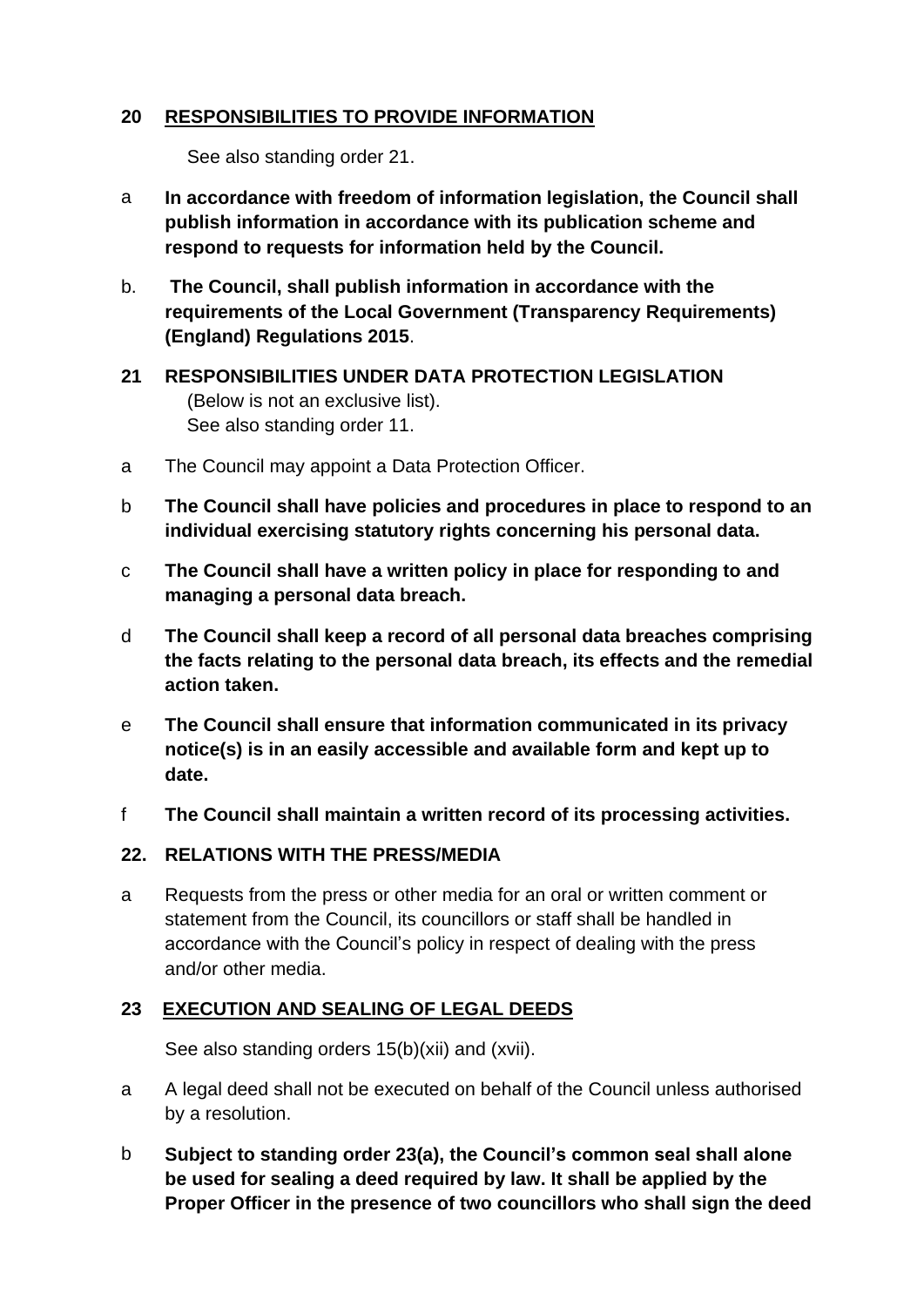#### **as witnesses.]**

The above is applicable to a Council with a common seal.

#### **24 COMMUNICATING WITH DISTRICT AND COUNTY OR UNITARY COUNCILLORS**

- a An invitation to attend a meeting of the Council shall be sent, together with the agenda, to the ward councillor(s) of the District and County Council OR Unitary Council representing the area of the Council.
- b Unless the Council determines otherwise, a copy of each letter sent to the District and County Council OR Unitary Council shall be sent to the ward councillor(s) representing the area of the Council.

#### **25 RESTRICTIONS ON COUNCILLOR ACTIVITIES**

- a. Unless duly authorised no councillor shall:
	- i. inspect any land and/or premises which the Council has a right or duty to inspect; or
	- ii. issue orders, instructions or directions.

#### **26 STANDING ORDERS GENERALLY**

- a All or part of a standing order, except one that incorporates mandatory statutory or legal requirements, may be suspended by resolution in relation to the consideration of an item on the agenda for a meeting.
- b A motion to add to or vary or revoke one or more of the Council's standing orders, except one that incorporates mandatory statutory or legal requirements, shall be proposed by a special motion, the written notice by at least ( ) councillors to be given to the Proper Officer in accordance with standing order 9.
- c The Proper Officer shall provide a copy of the Council's standing orders to a councillor as soon as possible.
- d The decision of the chairman of a meeting as to the application of standing orders at the meeting shall be final.

#### **27 GENERAL RULES OF REMOTE HELD MEETINGS** (Valid until 7th May 2021)

- i. Members(including the public) asked to mute their device when they are not speaking (Chairman may take control if necessary)
- ii. Roll call to be taken at the beginning of the meeting to determine those Councillors present for those who do not have a video link.